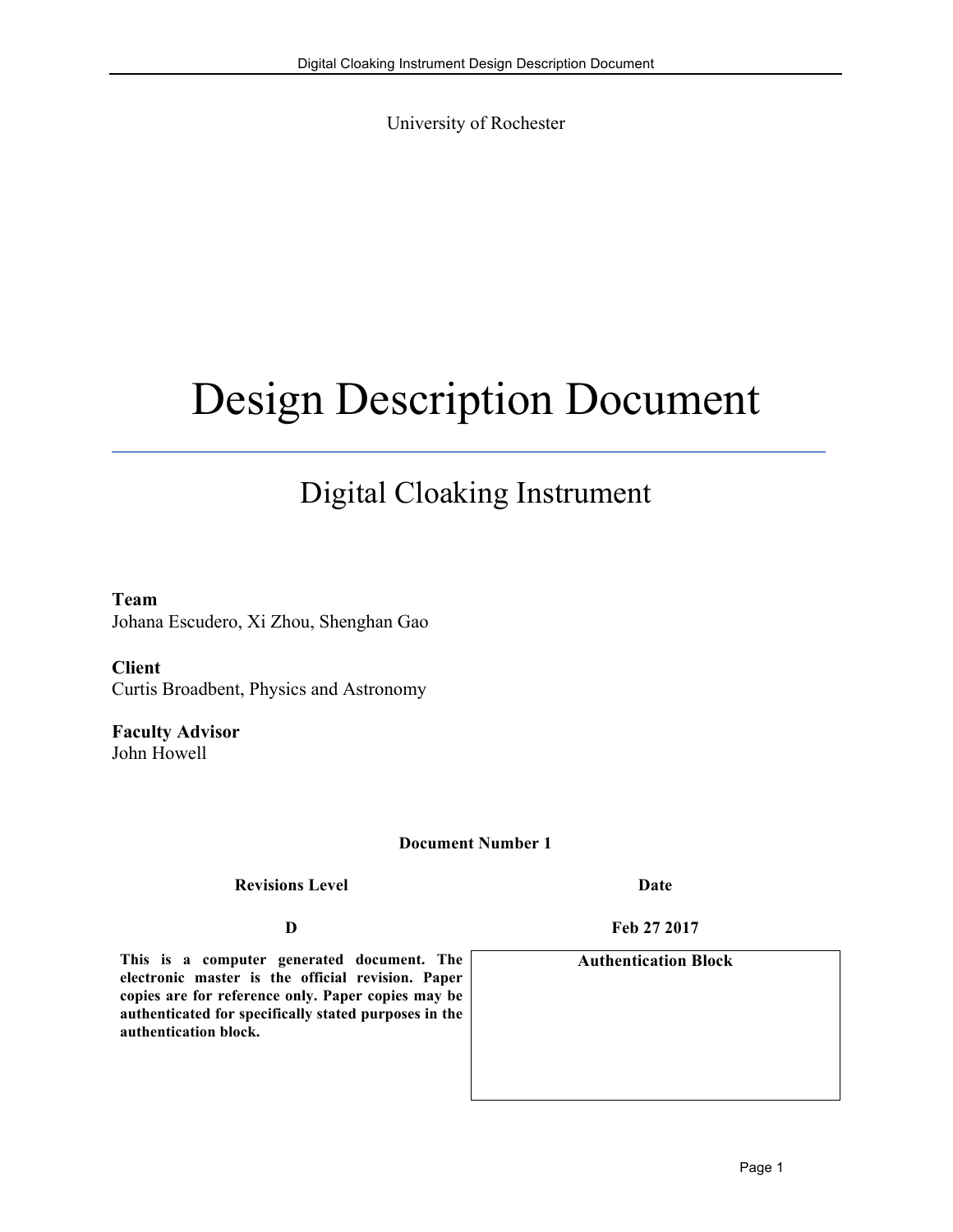| Rev           | Description                                          | Date                              |
|---------------|------------------------------------------------------|-----------------------------------|
| A             | <b>Initial Document</b>                              | January $23^{\text{rd}} 2017$     |
| B             | First update finalizing a demo goal                  | February $6^{th}$ 2017            |
| $\mathcal{C}$ | Reorganizing timeline, providing interlacing code    | February $20^{th}$ $2017$         |
|               | updates, adding previous designs into an appendix    |                                   |
| D             | Midterm DDD; reorganizing timeline, adding           | February 27 <sup>th</sup> 2017    |
|               | interlaced image updates, adding risk assessment and |                                   |
|               | transition plan, updating table of content.          |                                   |
| E             | Matlab details, CAD specifications, and a timeline   | April $2nd$ 2017                  |
|               | update                                               |                                   |
| $\mathbf{F}$  | Revised spec, Description, Results                   | April $24^{th}$ $\overline{2017}$ |
|               |                                                      |                                   |
| G             | Final Revision                                       | May $4^{th}$ 2017                 |
|               |                                                      |                                   |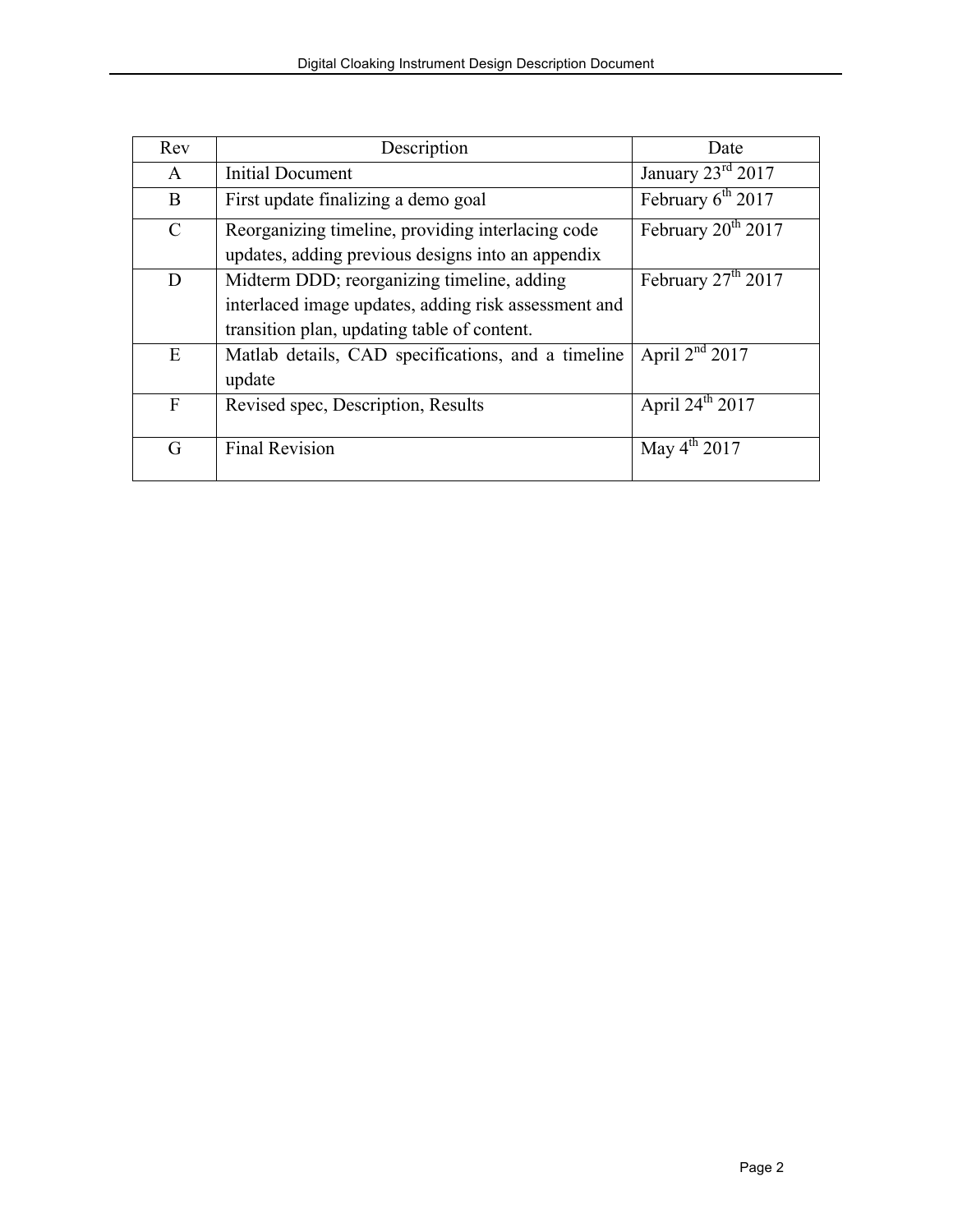# Table of Contents

- 1. Design Description
- 2. Background
- 3. Demo Specifications and Approach
	- 3.1 Resolution vs. Number of Views
	- 3.2 Cell Phone Frame
	- 3.3 Lpi Dependence Analysis
	- 3.4 Vertical Image Processing
- 4. Results
	- 4.1 Cell Phone Frame Designed on CREO
	- 4.2 Composite Images for 40 and 20 lpi Lenslet Arrays
	- 4.3 Cloaking Performance
- 5. Encountered Difficulties
- 6. Future Improvements & Transition Plan
	- 6.1 Interlacing RGB Pixels To Improve Horizontal Resolution
	- 6.2 Composite Image Algorithm Speed
	- 6.3 Custom Display
	- 6.4 Environmental Considerations

Appendix

- A. Xperia Z5 Specifications
- B. LPI Calculations
- C. Composite Image Matlab Code
- D. RGB Slant Re-grouping
- E. Previous Design Ideas
- F. Development & Timeline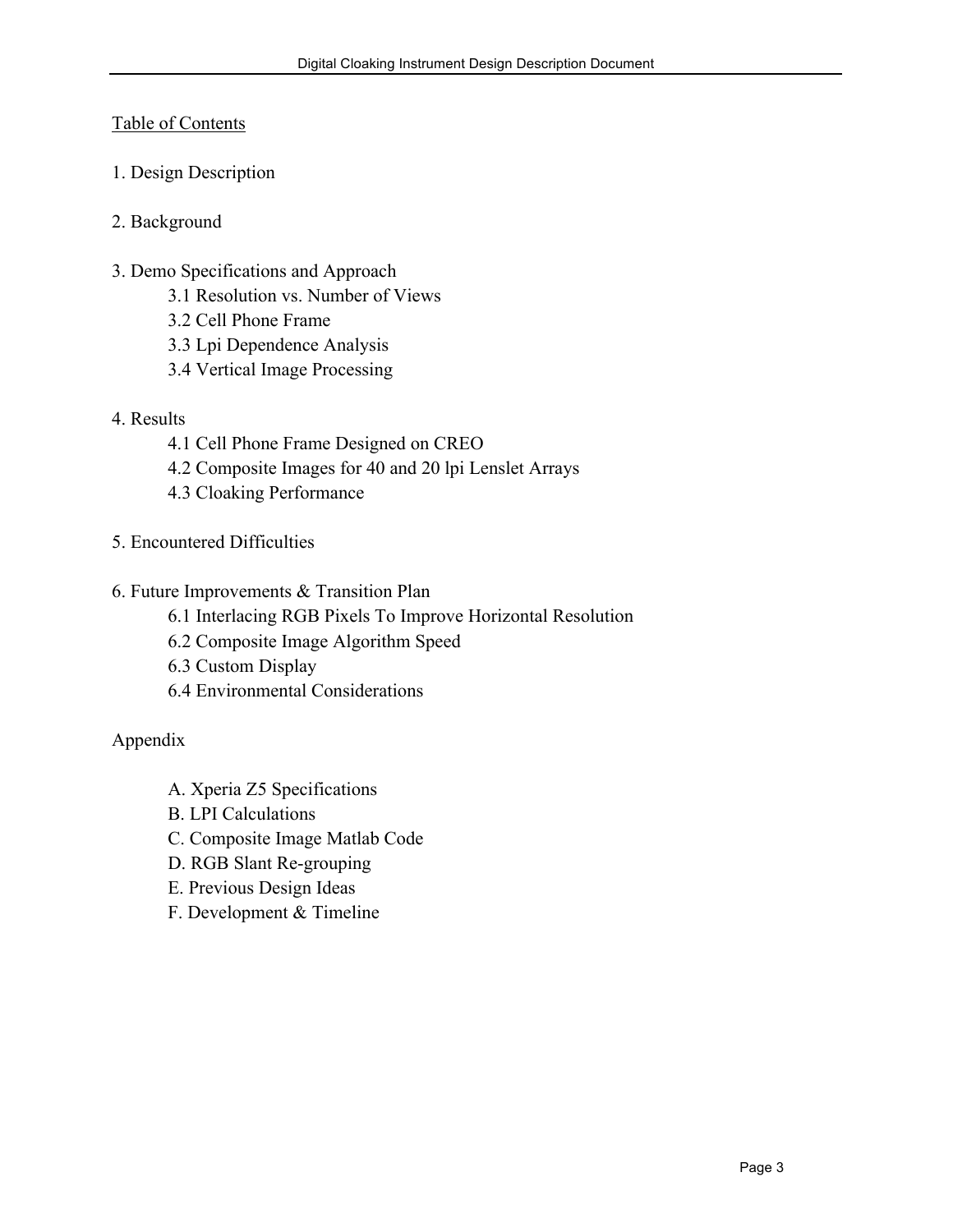#### **1. Design Description**

A cloaking system has many applications from conserving natural sceneries in urban environments to disguise objects. Our customer wants to show the potential of a digital cloaking system using commercially available lenslet arrays and three Xperia Z5 cell-phones as displays. An ideal cloaking display should work in real-time from far viewing distance over a wide range of viewing angles, which would require a large high resolution display. Since there is no commercially available display meeting these criteria, our goal is to use 4K resolution cell-phone screens as our displays. The challenge with using small screens is maintaining a high angular resolution and wide range of viewing angles, these tradeoffs are addressed throughout this design description. The final cloaking system is aimed to work from a viewing distance of 5< meters (determined by the resolution of the human eye) with a desired composite image containing enough views to cover ideally  $\pm 15$  degrees horizontally (determined by the lenslet NA). In addition to the optical challenges, our customer would also like us to write a custom composite image algorithm for our system that is faster than their previous recorded ~15 minutes per composite image.

We are responsible for the following:

- 1. Cloaking System Specifications: Choosing the appropriate lenslet array, display, viewing distance, and number of views.
- 2. Image capturing: Creating a method for capturing angular information quickly using a single camera.
- 3. Display-to-Lenslet Distance: Optimizing the distance between the display and the lenslets and adhering the chosen lenslet array to a display.
- 4. Altering the Matlab code for interlacing an iPad mini to work with a Z5 display, and optimizing the image processing routine.
- 5. Demo: Assembling the parts together in a way that communicates what this technology is capable of on a larger scale by creating a demo that will be shown during Hajm School of Engineering and Applied Sciences Design Day.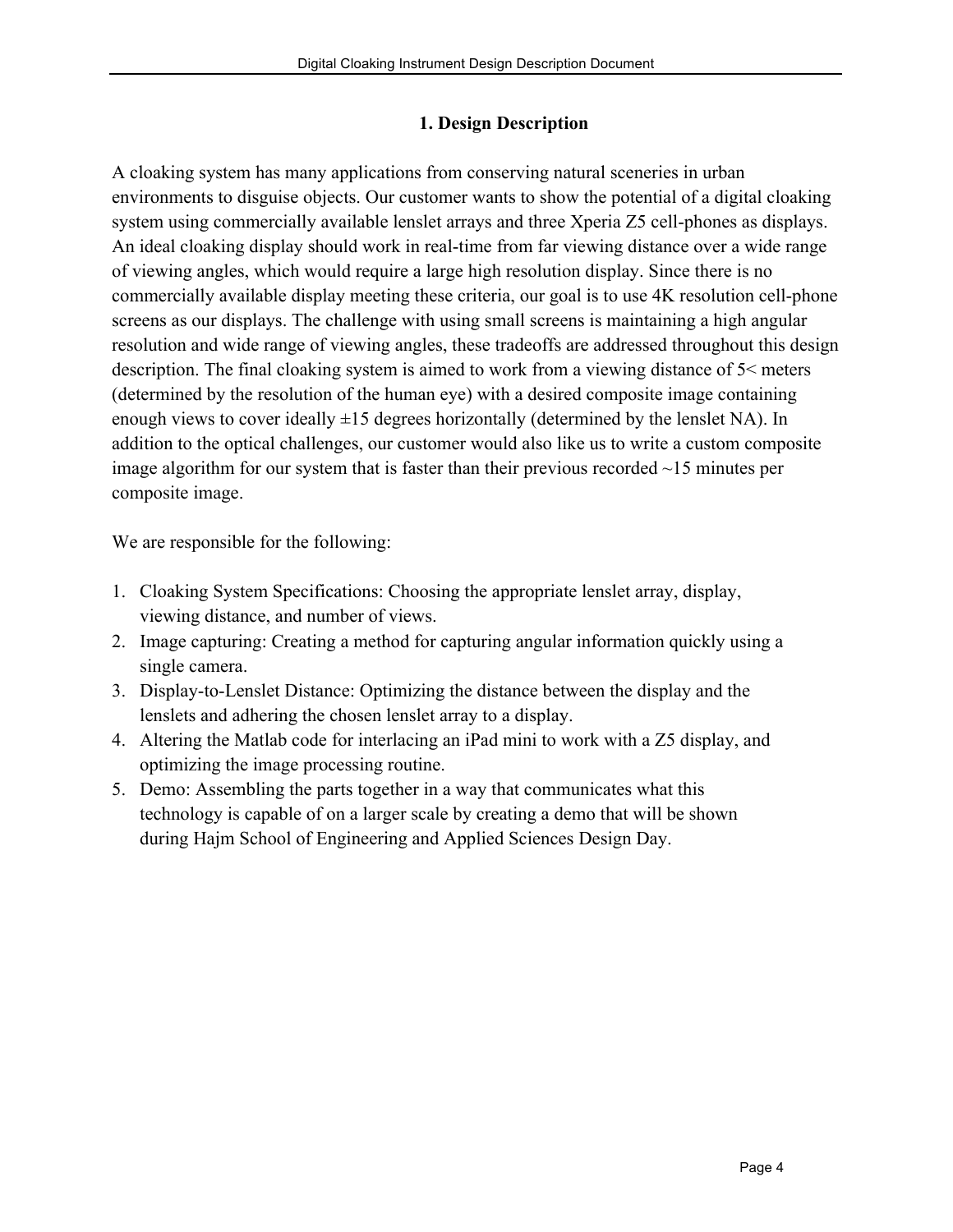# **2. Background**

A digital integral cloak consists of three main subsystems:

1) Image capturing: An array of CCD cameras to capture the scene behind the cloaked region from many perspectives.

2) Image processing: The images are processed to create a composite image.

3) Display: A custom display is made from an extremely high-resolution optical display covered by a lenticular array.



Figure 1. Digital cloaking architecture. Left to right: image capturing system, image processing, and a display covered by a lenticular array. The lenslet array makes it appear like the rays from the object have passed the obtrusion (screen) undeviated. Image credit: Frame taken from University promotional video produced by Matt Mann.

A believable scene should change with a viewer's perspective. To do this we can use a lenslets array placed in front of the display (displaying a composite image) that directs angular information to different viewing angles. The display is placed at the focal plane of the lenslet array, making the light from each pixel approximately collimated such that the pixels looks to be the size of a lenslet. Each lenslet then becomes a new "pixel" called a superpixel, shown in Figure 2.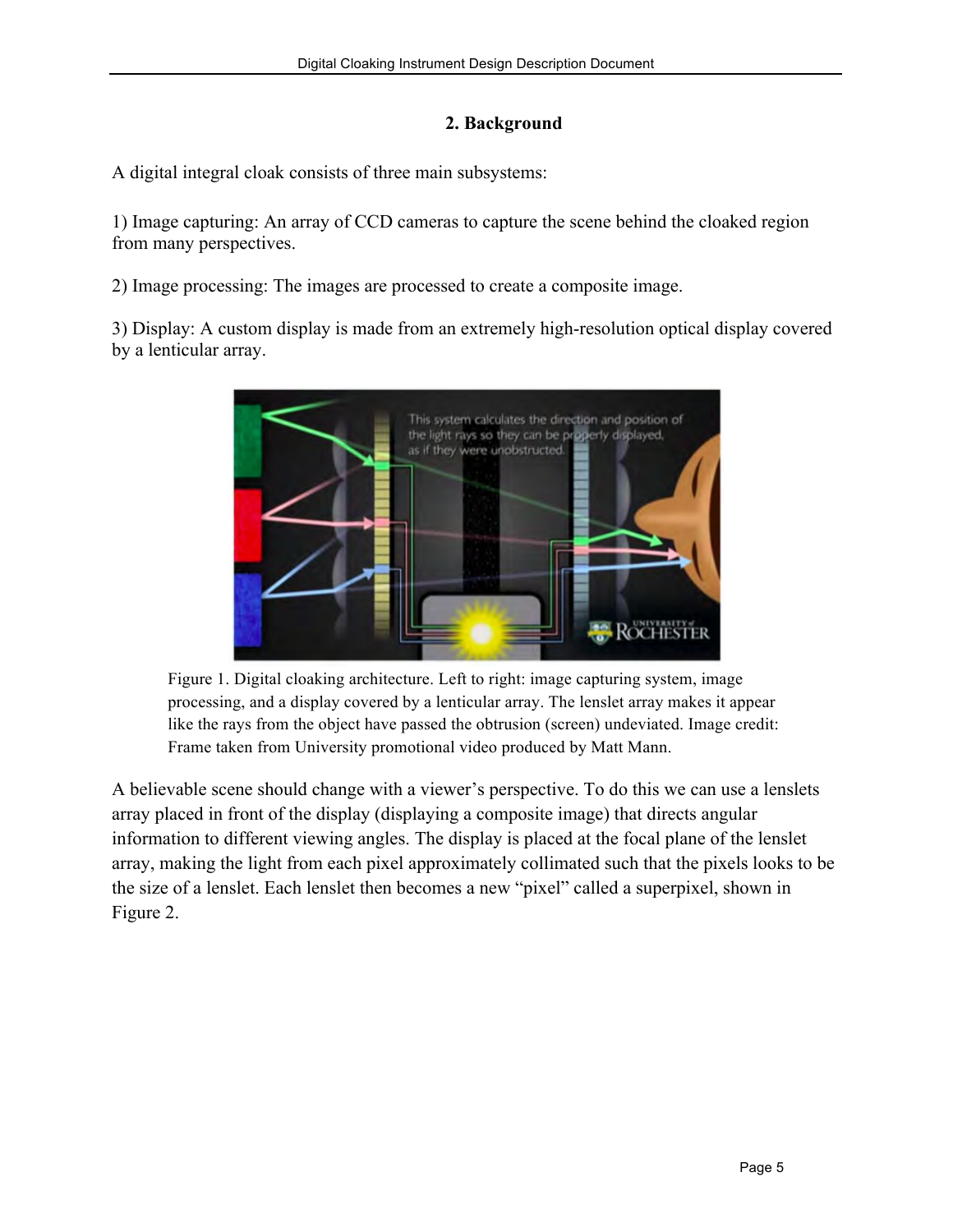

Figure 2. Detailed view of the detector array using a lenslet-based detector. Reference: Joseph S. Choi and John C. Howell, "Digital integral cloaking," Optica 3, 536-540 (2016)

#### **3. Demo Specifications and Approach**

This demo's purpose is to show the principles behind digital cloaking, and to demonstrates the potential of a larger cloaking display. The demo consists of a board with rectangular cell-phonesized holes. Most of the holes will be empty, showing a scene in the background, but three of the hole will have a Z5 phones with their respective lenslet array. The goal of the demo is to trick people into not seeing the phones.

#### 3.1 Resolution vs. Number of Views

Basing on normal human eye angular resolution of 1 arc minute, the number of views required for near perfect cloaking within a 30° range (approximate, lenticular NA was unspecified) is:

> 30 degrees  $\frac{1}{1/60} \frac{1}{degrees} = 1800 \text{ views}$

To meet this resolution, we would need a large display that would accommodate large superpixels; A larger superpixel contains more pixels, which contains the angular information (# of views). Using a smaller screen introduces a tradeoff between views and resolution, where the views are defined by the number of pixels under a lenslet and the resolution is defined by the number of superpixels on the display.

Using the size and pixel per inch (ppi) of the Z5, the number of views can be calculated the following way: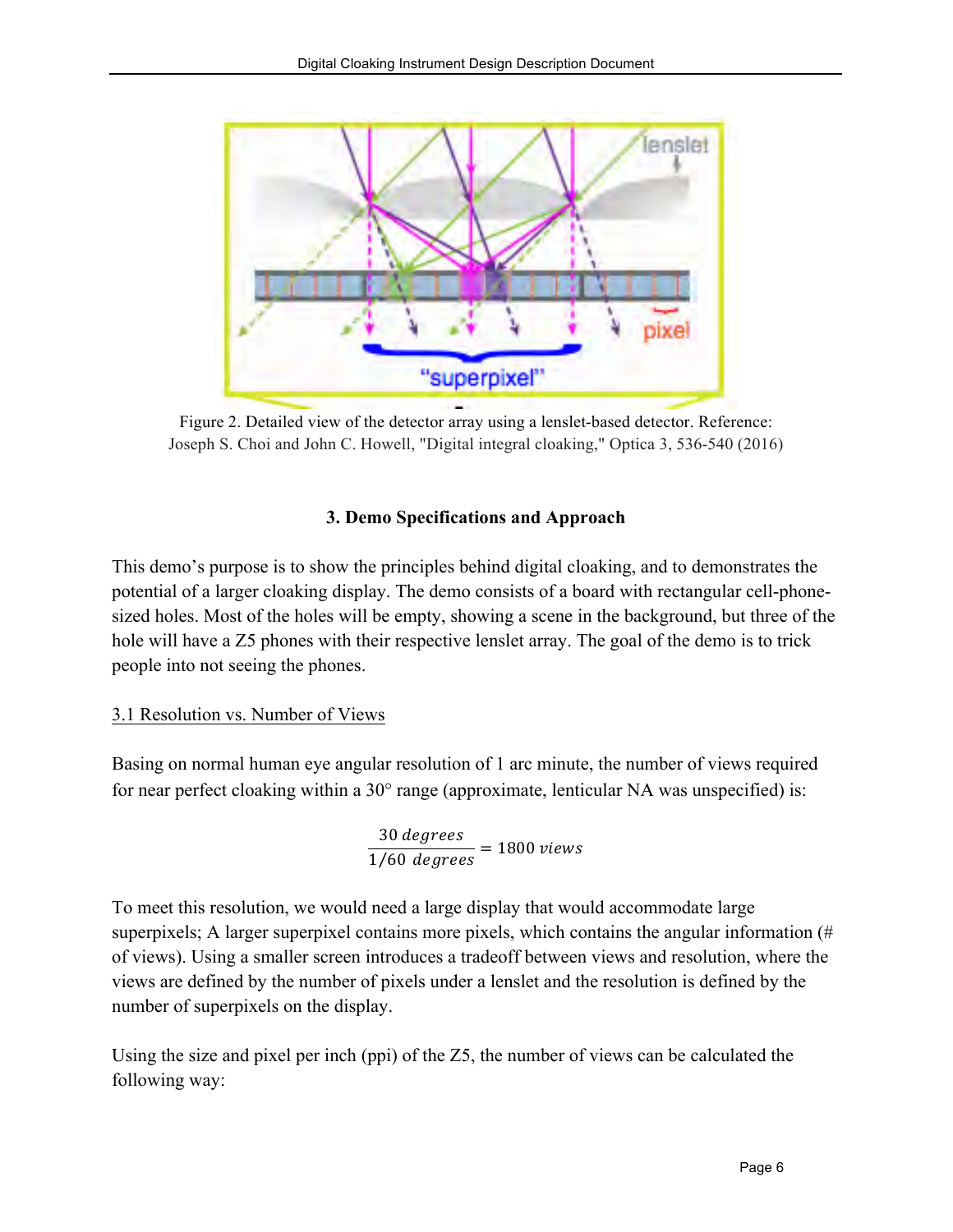$$
\frac{(806\,ppi)}{(\,lpi)} \approx \,views
$$

where 806 ppi is a Z5 specification and the lpi depends on the lenslet.

This equation shows 20 lpi lenslet will give 40 views and 40 lpi gives 20 views. In the appendix, there is a method for obtaining a 6x increase in the horizontal resolution which will gives 6 times more views without sacrificing resolution.

# 3.2 Cell Phone Frame



Figure 3. CAD Model of a frame containing cell-phone sized holes.



Figure 4. Back view of the frame. Each hole is cut to fit and hold a cell-phone, but only one of three holes will contain a cloaked phone display.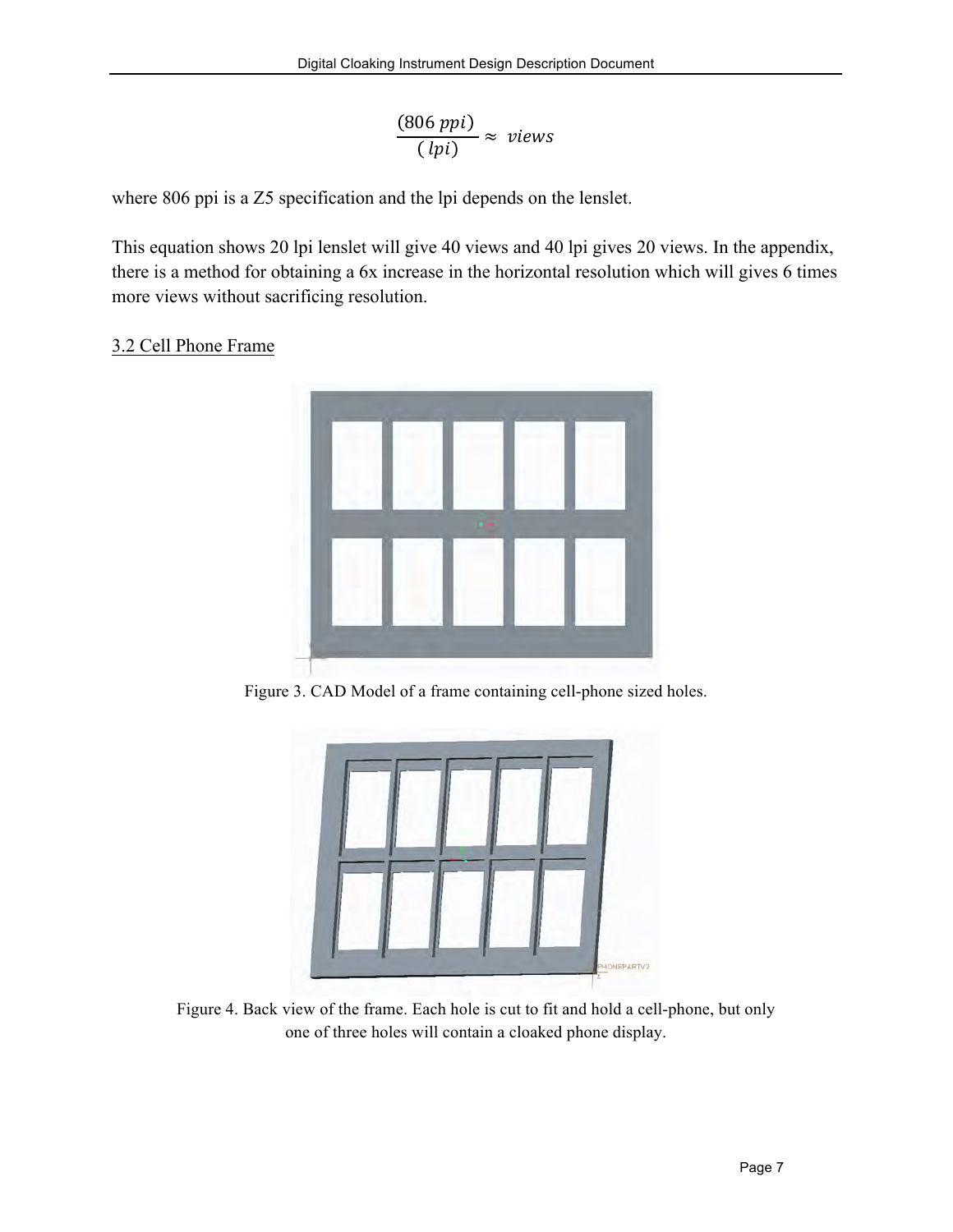# Specifications

- 10 holes
- Hole dimensions: 154.4 mm, 76 mm wide, and 12 mm thick
- Phone thickness  $= 7.6$  mm
- Lenslet thickness  $=$  4 mm

# 3.3 Lpi Dependence Analysis

Each lens in a lenslet array acts as a superpixel, under which many smaller pixels collimate light out in different directions. Each superpixel contains the angular information of a scene, and the number of pixels under the superpixel determines the number of views available. So for more views (which is desired, since we need it to work over the angular range defined by the lenslet NA) we need superpixels (lenslets) large enough to contain a high number of pixels.

Both 20 lpi and 40 lpi lenslets are available from our customer. The specifications for cloaking with 20 lpi, 40 lpi, and a comparison between the two densities follows.

20 lpi lenslet array

- $\bullet$  20 lpi = 1.27 mm/lens
- Viewing distance: 20 lpi is good for 4.37 m away
- Angular range:  $\pm$  15 degrees
- Number of views: the number of view we will get from the lenslet array will be 40 views:

$$
\frac{806 \text{ ppi}}{20 \text{ lpi}} \approx 40 \text{ views}
$$

• Super-pixels: with the 20 LPI lenslet array, the number of super-pixels is equal to 787 super pixels/m.

40 lpi lenslet array

- 40 lpi =  $0.635$  mm/lens
- Viewing distance: 20 LPI is good for 2.19 m away
- Angular range:  $\pm$  15 degrees
- Number of views: the number of view we will get from the lenslet array will be 20 views:

$$
\frac{806 \text{ ppi}}{40 \text{ lpi}} \approx 20 \text{ views}
$$

• Super-pixels: with the 40 LPI lenslet array, the number of super-pixels is equal to 1574 super pixels/m.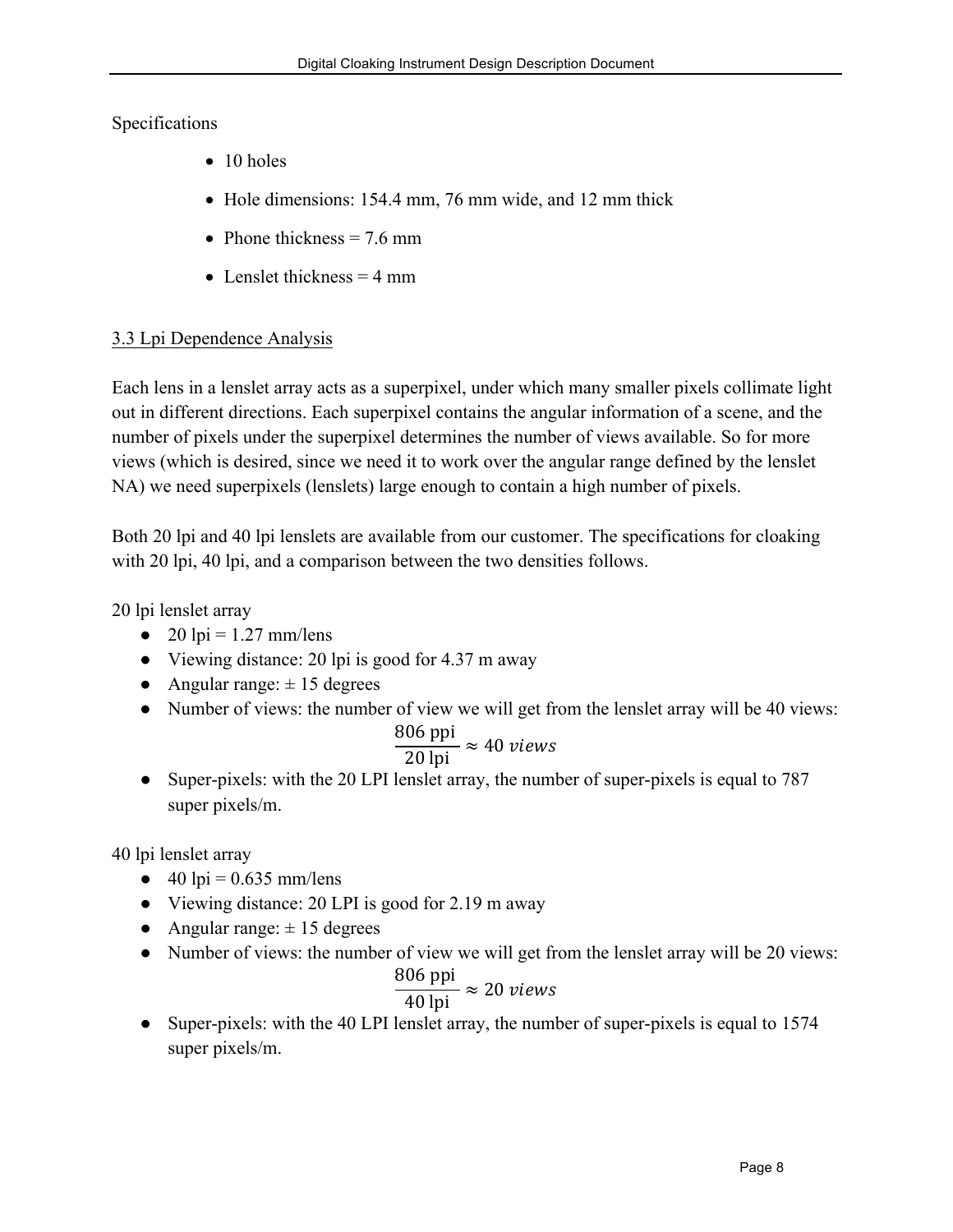|                  | $20$ lpi              | $40$ lpi         |
|------------------|-----------------------|------------------|
| Viewing distance | $4.37 \text{ m}$ away | $2.19$ m away    |
| Angular range    | $\pm$ 15 degrees      | $\pm$ 15 degrees |
| Number of views  | 40 views              | 20 views         |
| Super-pixels     | 787 super-pixel       | 1574 super-pixel |

Comparison: 20 lpi and 40 lpi

\* Angular range is defined by the NA of the lenslet, but is approximated to be 30 degrees.

For our senior design demo we chose to work with the lpi that provided the best cloaking illusion. To choose we tested both lenslets, and ultimately decided to show the behavior of both during our demo by having two phones with a 40 lpi array and the other with a 20 LPI.

# 3.4 Vertical Image Processing

Our customer provided Mathematica code intended for an iPad Mini under a 20 LPI lenslets for us to use as a starting point. For our new algorithm, our goals were to:

- Reconstruct a composite image from multiple frames
- Extract only the required number of frames from a video of any length
- Regroup RGB if a higher horizontal resolution is desired

To increase the image processing efficiency our team moved the algorithm from Mathematica to Matlab, which greatly improved the performance from ~15 minutes to 300 seconds per composite image. Since improving the speed of the image processing routine was also desired, after meeting with our customer and faculty advisor, we decided to make our Z5 image processing code work with vertical lenses rather than slant lenses, trading resolution for speed. This means we do not get the 6x resolution along the horizontal direction (as discussed in Appendix D), but the speed improved to  $\sim$ 10 seconds per composite image getting us closer to a real-time composite image.

The algorithm approach is:

- 1. Input video of a scene being captured left to right by moving a camera linearly across the scene at a constant speed. The length of the video does not matter as long as the camera captures the same range (which should be approximately 30 degrees) each time.
- 2. The algorithm then selects n-number of frames in equal steps, where n is the total number of lenslets that can fit on the display.
- 3. Each frame is linearly compressed under a lenslet. How much a frame is compressed depends on how many pixels fits under a lenslet, which is why a larger superpixel contains more angular information.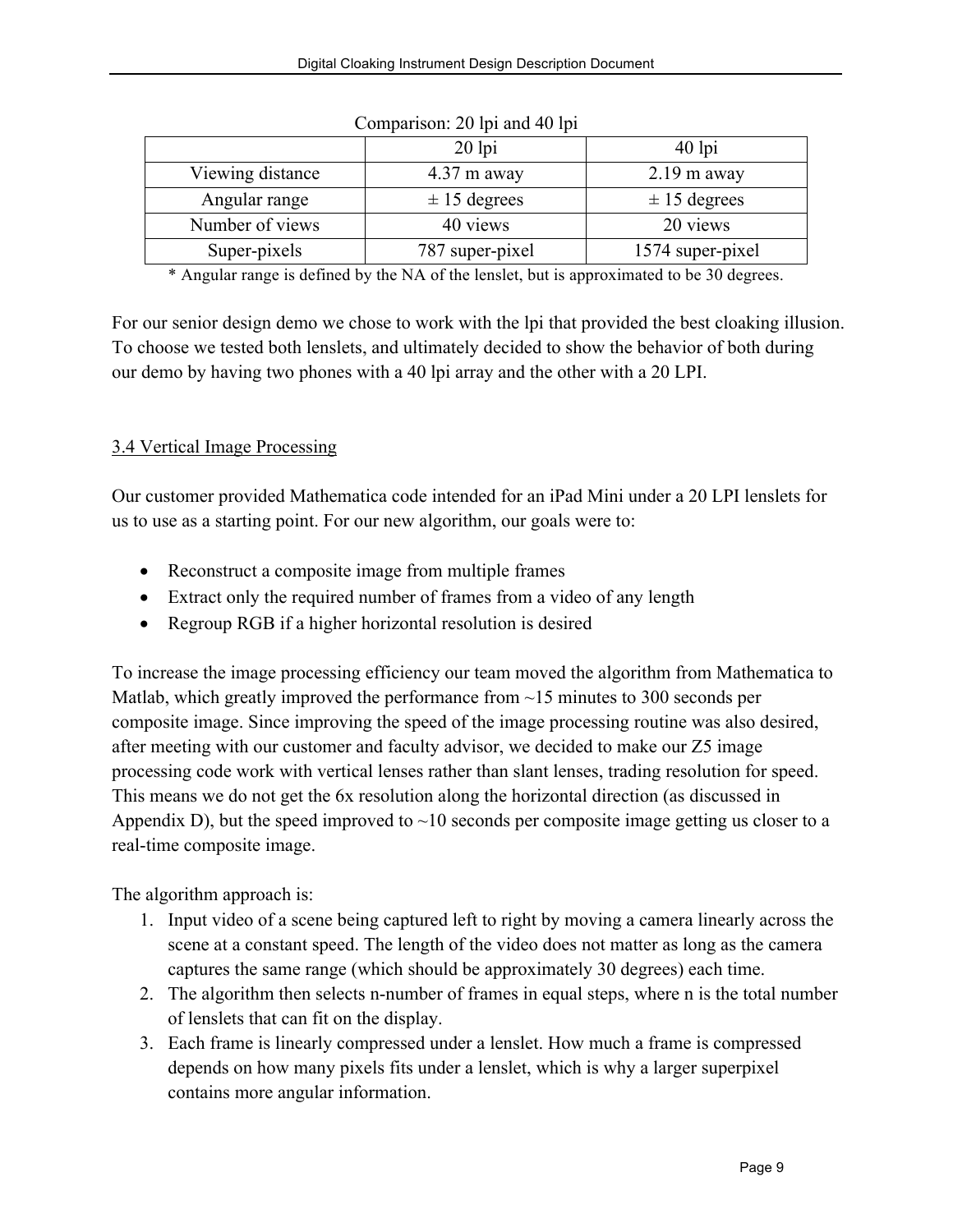- 4. To compress each picture correctly, it is important to know how many pixels are in the frame and how many pixels the frame will be compressed into. For example, if a superpixel contains 10-pixels across, the algorithm selects 10 columns from the frame. Knowing the total number of columns in the original frame allows each selected column to come from equally spaced portions of the original image.
- 5. In the case when a picture needs to be resized vertically as well, a similar process to step 4 is followed.
- 6. Frame 1 is compressed to fit under the first lenslet, frame 2 under the second, and this repeats until each lenslet contains a compressed frame.

The algorithm is provided in Appendix C.

#### **4. Results**

# 4.1 Cell Phone Frame Designed on CREO

Total cost for board: \$275



Figure 5. Frame designed on CREO, with an Xperia Z5 phone inside in an upper left hole.

The phones fit securely in each hole with a lenslet underneath. We removed portions of the board to leave room for the phones to be connected to their charger while in the screen, and we also removed some portions of the sides to relieve pressure from the sounds/on/off buttons.

#### 4.2 Composite Images for 40 and 20 lpi Lenslet Arrays

These are the composite results from following the algorithm approach outline in section 3.4 using an artificial 3D video.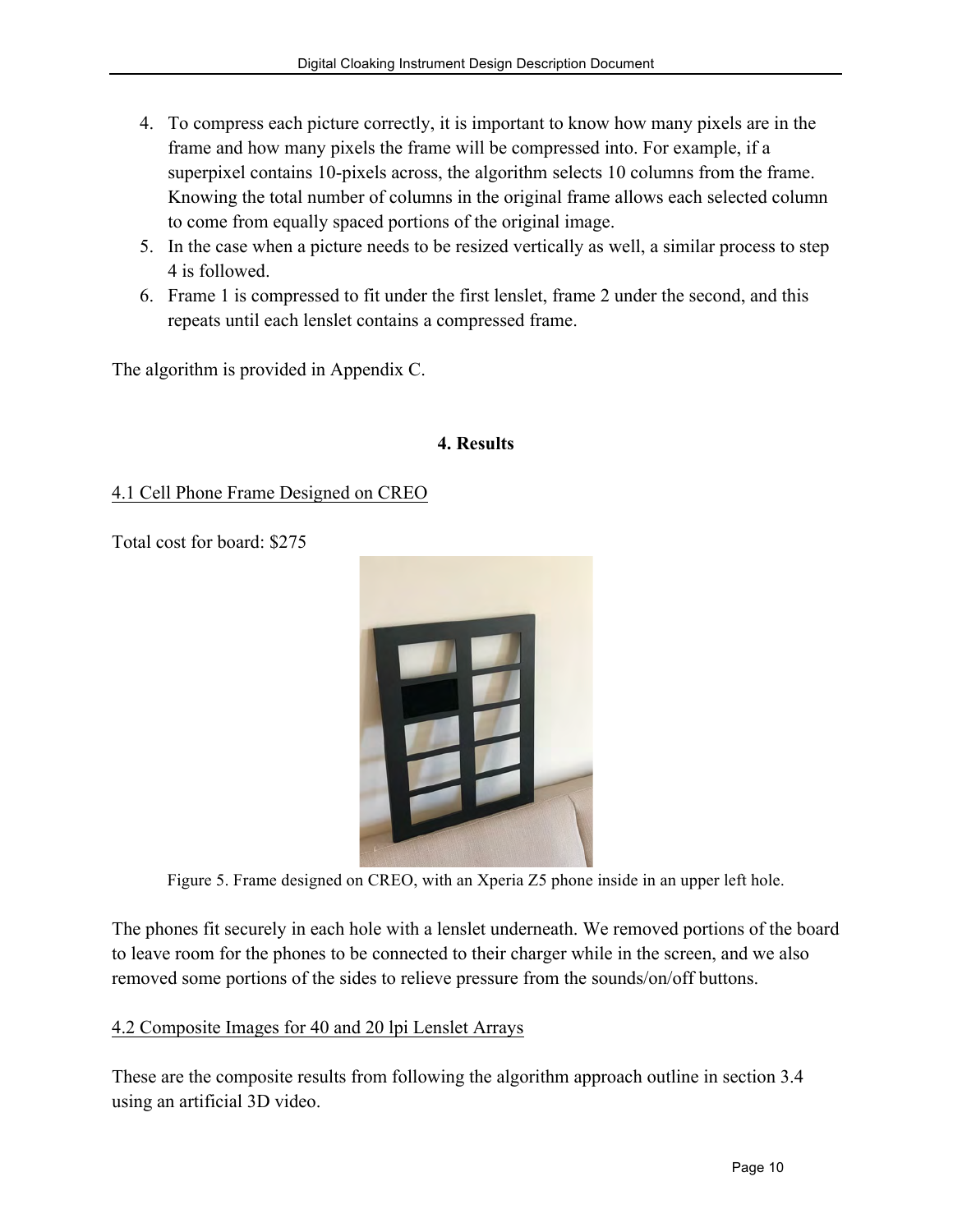

Figure 6. Left: Composite image for 40 LPI lenslet array. Right: Composite image for 20 LPI lenslet array. In both cases, the black is due to the input video does not have enough frames, resulting in an empty portion of the composite image.

We also tested the algorithm with a video taken with an Xperia Z5 phone.



Figure 7. Composite image for 40 LPI lenslet using a Xperia Z5 filmed video. The video length was not quite long enough to fill all of the frames, and the video's y-resolution is not high enough to fill the length of the display resulting in the lower empty portion of the composite image.

We were able to increase the image processing speed from  $\sim$ 15 minutes per composite image to  $\sim$ 10 seconds per composite image.

#### 4.3 Cloaking Performance

We found that in order to get a good image, the lenslets needs to be in direct contact with the display (acrylic top, lenslets middle, display bottom) with a few page's in between the lenslets and the display.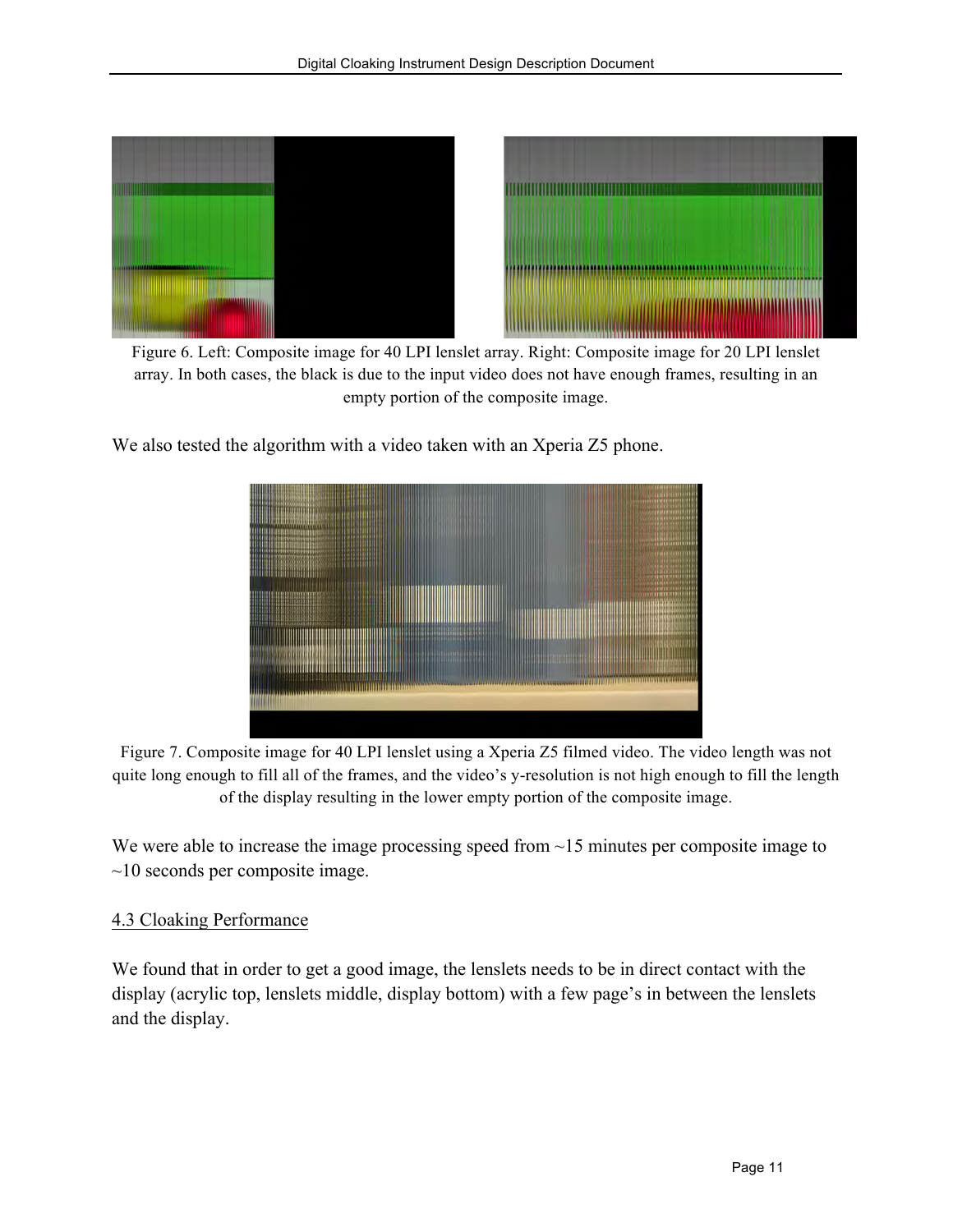

Figure 8. Composite images from Figure 6 using a 40 LPI lenslet array on a Z5 phone screen. Left image taken from a left viewing direction, middle image taken from front perspective, right image taken from a right viewing direction.



Figure 9. Composite image from Figure 7 displayed on a Z5 phone under a 40 LPI lenslet array. Images taken from a left, front, and right perspective.

With both composite images, we see a change in perspective with a change in viewing angle.

# **5. Encountered Difficulties**

1. The group budget was reduced from \$50,000+ to around \$6,000, meaning we needed to use materials that had already been purchased or commercial items. We were able to stay below the new budget by only purchasing Z5 phones and the frame.

2. Commercial lenslets arrays are not significantly better than the ones we have in lab, but custom lenslets are expensive. The best way to accommodate is to reduce the number of views we originally desired, but the risk is not having enough views (or angular range) to make the demo believable. Sacrificing views for resolution provided good results.

3. Understanding how to run Prof. Howell's Mathematica code to regroup RGB pixels and reconstruct a composite image. Originally we were not responsible for creating composite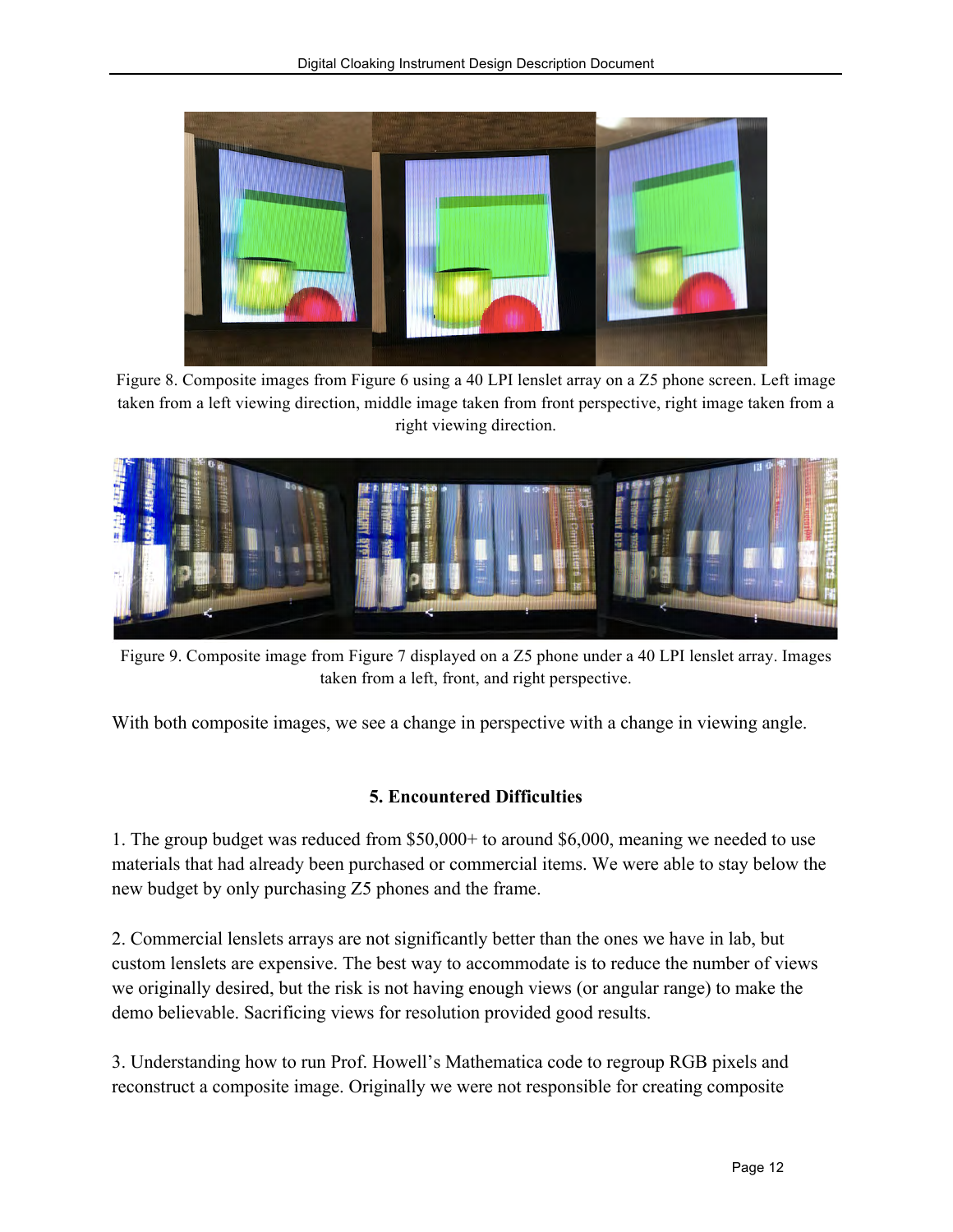images, but using previous code we were able to create our own algorithm on Matlab. The algorithm will become more complex when working with slant columns (discussed in Appendix D).

4. When assembling the design setup, it is crucial to have the lenslets array placed at the correct focal length such that a) light is collimated out and b) each pixel appears to be the size of a superpixel (lenticular lens). Since the exact distance of the displays pixels from the surface is unknown, we estimated about a few sheets of paper and optimize from there.

5. Aligning the lenslets array to match the correct pixels is also challenging. It is important to check each view is correct, and to secure the lenslets array onto the display once the correct orientation is found. We cut the lenslets to be slightly smaller than the phone holes so we could make any necessary alignment adjustments.

6. Since the final presentation will consist of having the displays in holes of a board, the height of each phone needs to be considered when using capturing video for its composite image. This means we will have to adjust the scanning height of the camera for each phone.

# **6. Future Improvements & Transition Plan**

Our customer is from the University of Rochester. Once the semester is over we will hand our finished design directly to our customer. We will also upload our Matlab code for LPI calculation and interlaced image onto our shared Dropbox such that a different senior design team can continue improving this project. A few improvements we have in mind are:

# 6.1 Interlacing RGB Pixels To Improve Horizontal Resolution



Figure 10. Conventional RGB layout of Z5 pixels. The actual RGB pixels are squares not rectangular.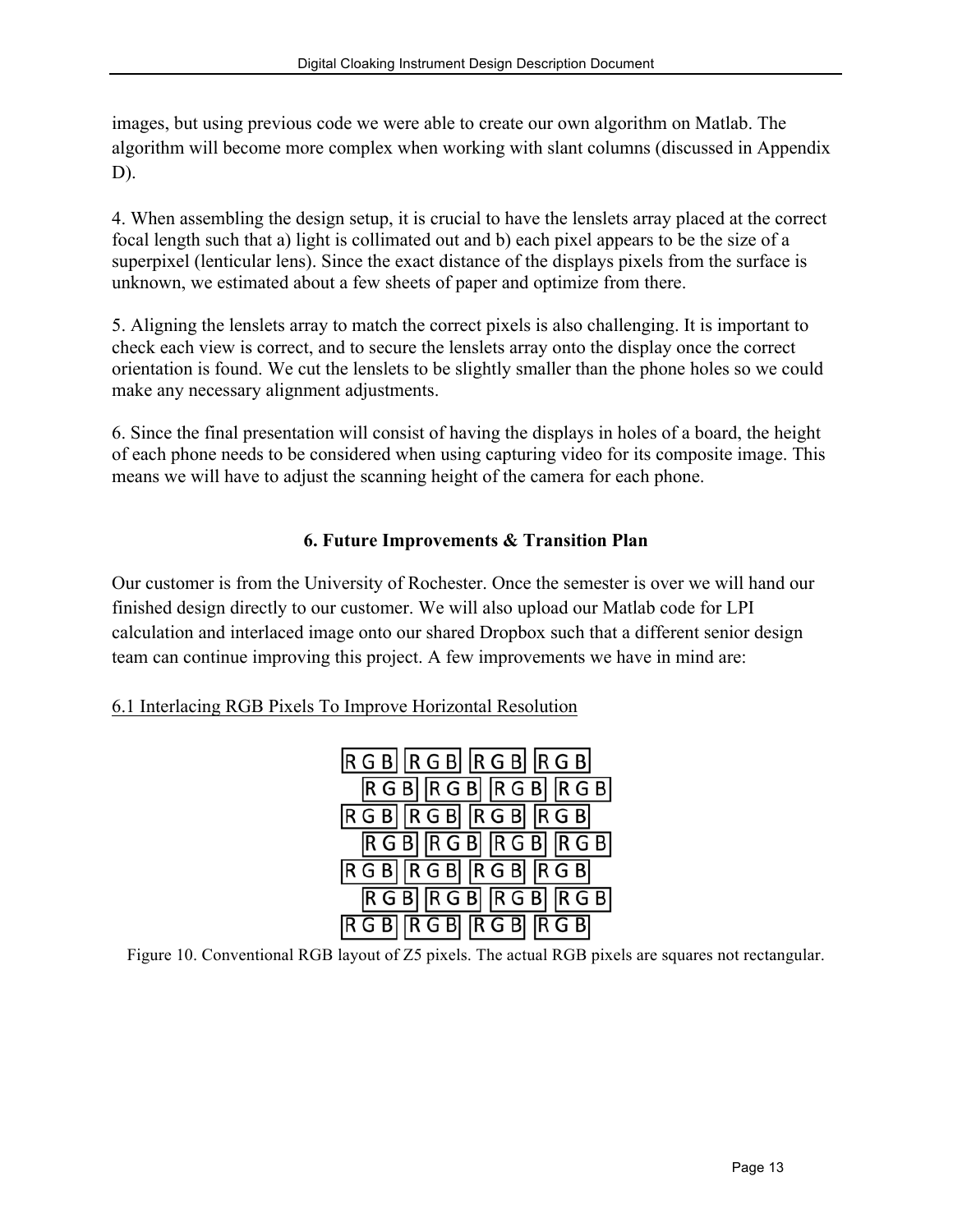

Figure 11. Regrouped pixels alignment.

For a high number a views (which defines the angular resolution), the most important factor is the horizontal resolution. Rearranging RGB pixels as shown in Figure 11 would allow us to increase the horizontal resolution by a factor of six while trading off vertical resolution.

The following spreadsheet shows how different parameters change according to different viewing distances, for maximum human resolution, based on using Xperia Z5 phone, with regrouped RGB pixels.

| <b>Human Resolution</b> | <b>Distance</b> |                |     | <b>Views</b> |
|-------------------------|-----------------|----------------|-----|--------------|
| (mm)                    | ft              | m              | lpi |              |
| 0.29                    | 3.3             | 1              | 87  | 56           |
| 0.58                    | 6.6             | 2              | 44  | 112          |
| 0.87                    | 9.8             | 3              | 29  | 168          |
| 1.16                    | 13.1            | $\overline{4}$ | 22  | 225          |
| 1.45                    | 16.4            | 5              | 17  | 281          |
| 1.75                    | 19.7            | 6              | 15  | 337          |
| 2.04                    | 23.0            | 7              | 12  | 393          |
| 2.33                    | 26.2            | 8              | 11  | 449          |
| 2.62                    | 29.5            | 9              | 10  | 505          |
| 2.91                    | 32.8            | 10             | 9   | 561          |
| 3.20                    | 36.1            | 11             | 8   | 618          |
| 3.49                    | 39.4            | 12             | 7   | 674          |
| 3.78                    | 42.6            | 13             | 7   | 730          |

Figure 12. Excel chart is only based on theory, the quality of the performance would also depend on the specification of the lenticular lens provide from the lens company.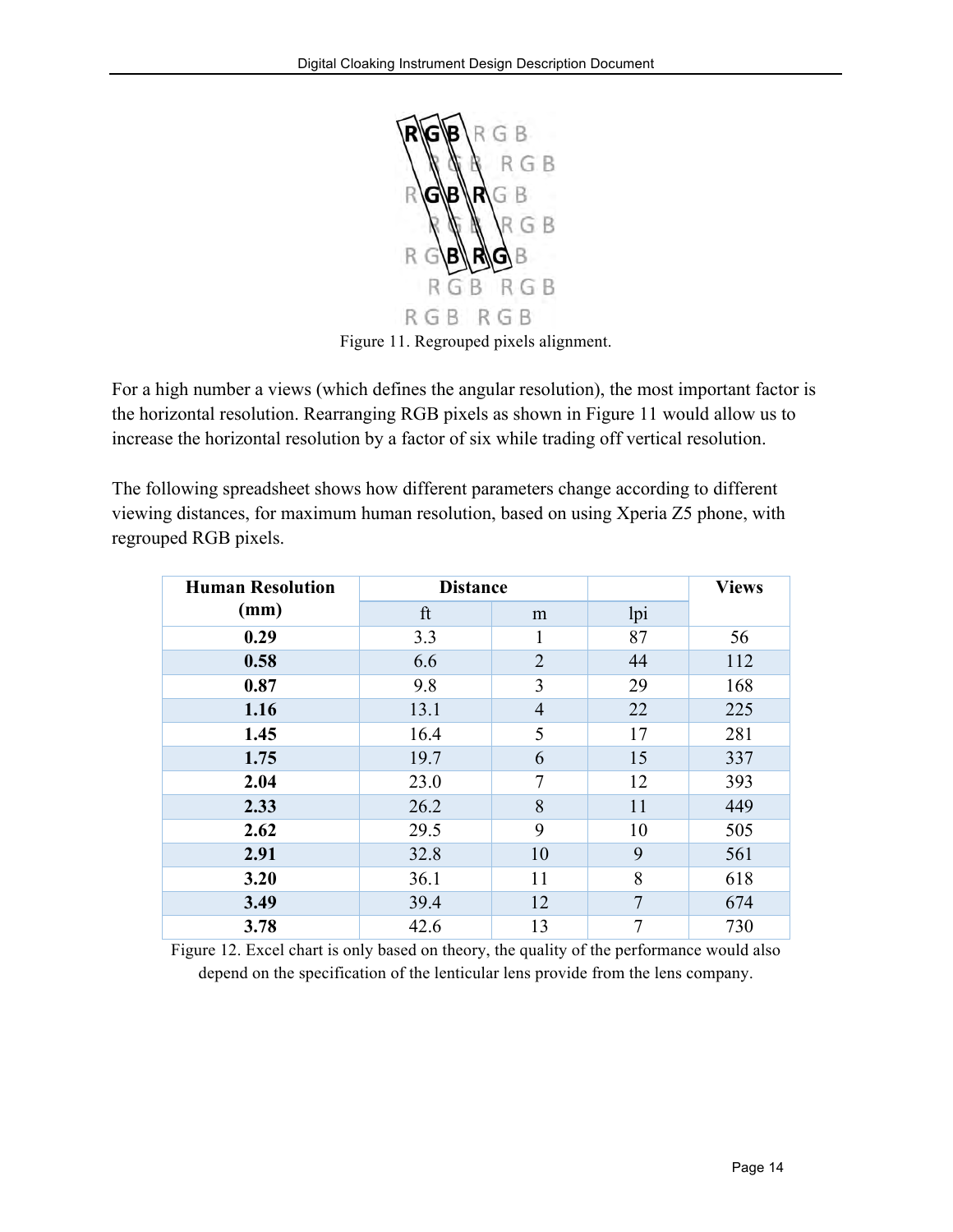#### 6.2 Composite Image Algorithm Speed

If a composite image could be reconstructed fast enough, the cloaking device would also be able work in scenes with moving objects. We were able to decrease the image processing time by a factor of 6 per composite image. To get closer to real-time, an array of CCD cameras (rather than a single scanning camera) capturing angular information would further increase the processing speed.

# 6.3 Custom Display

The number of views required for near perfect cloaking over 30° (according to the human eye resolution) is:

> 30 degrees  $\frac{1}{1/60} \frac{1}{degrees} = 1800 \text{ views}$

This is not possible with current commercially available displays. Having a custom display made to have a resolution similar to the Xperia Z5 over a larger area would help get closer to the desired cloaking resolution.

#### 6.4 Environmental Considerations

If the cloaking display is used outdoors, the following must be considered:

- Brightness: We need a display screen bright enough in the day, but also adaptable to nighttime use
- Weatherproofing: Making sure CCD cameras and cloaking display is safe outdoors during different seasons (over a range of temperature degrees) and regular weather conditions (water proof)

# **Appendix A. Xperia Z5 Specifications**

Since we need multiple views, where the number of views corresponds to how many pixels we can fit under a lenslet, we need a display with a high pixel density. A higher density gives us more pixels to create views with in a given area (lenslet size). Even though the Xperia screen has a display that is beyond the resolution of the human eye, only a few of its pixels are used per view making all of the pixels in the display important. In the end each view will be at/close to the spot size resolution of the human eye.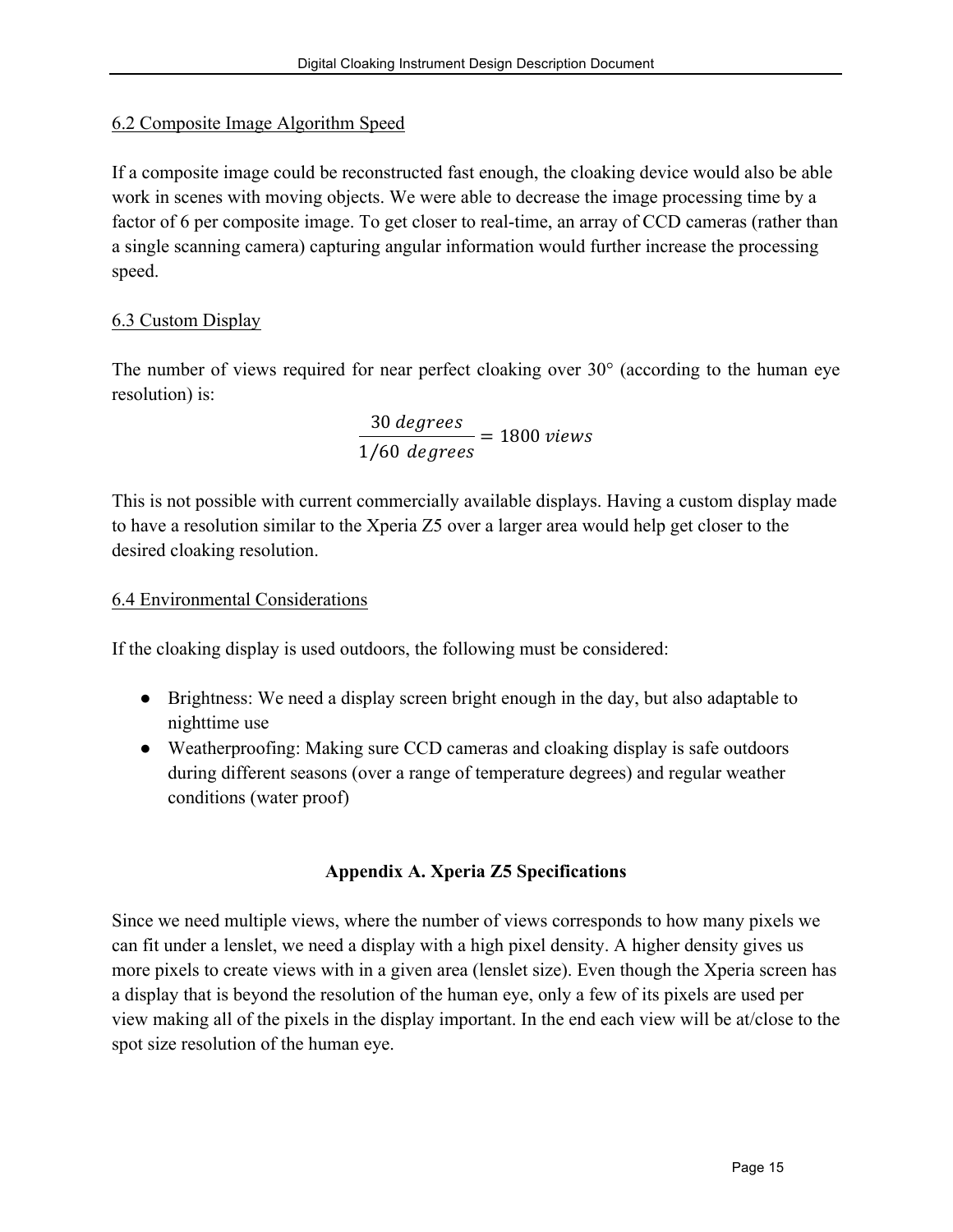

Figure 13. Picture of an Xperia Z5 phone screen.

- Display model: Xperia Z5 cell phone screen.
- Dimension: 5.5 inches (diagonal)
- Pixel Pitch: 806 pixels per inch (ppi).
- Resolution:  $2160 \times 3840$
- Resolution with regrouping:

Super pixel (resolution of one image of the composite image): 53 x 631

Sub pixel: 13138 x 631

Where the horizontal Super pixel resolution is calculated by:

 $2160)(\sqrt{37}$  $\frac{2220}{246 \text{ views}}$  = 53 Super pixels

This is a rough estimation, since the pixels are actually aligned at a 9.5-degree angle counterclockwise to the vertical direction. The  $\sqrt{37}$  comes from the phone screen rations, which was previously discussed in section 3.5.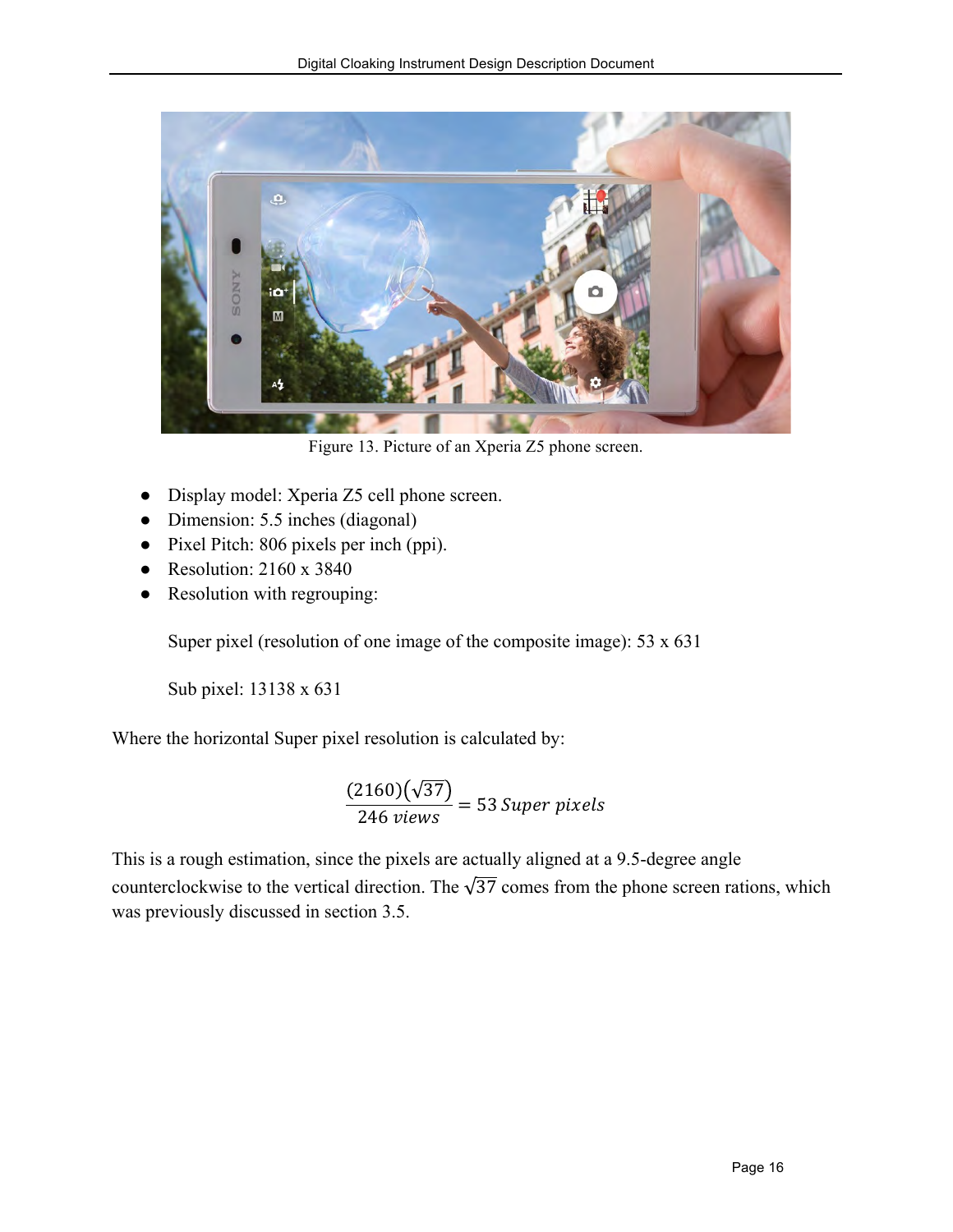#### **Appendix B. LPI Calculations**

#### Size: 20 LPI

Focal length estimation:

- 1. Start with the image of a single RGB pixel line (with a black background) on the display screen. The line should be in the lenslet orientation.
- 2. Place the lenslet above the line, where the line should be approximately in the middle of one lenslet.
- 3. The focal length should be about 8 layers of paper, so start to test the spacing with 5 pieces of paper, and add one layer at a time.
- 4. When the lenslet is a focal length away, only one lenslet will show the pixel line while all the other lenslet stay dark. Even when changing the viewing angle, only the particular lenslet will be illuminated. If the distance between the display and lenslet is shorter than the focal length, there will be more than one illuminated lenslet. If the distance between the display and the lenslet is longer than the focal length, there will be one lenslet partially illuminated.

# **Appendix C. Composite Image Matlab Code**

```
%% Clear Variables and Command Line
clc;
clear variables;
close all;
imtool close all;
tic
%% Open movie file to make a composite image
Vid=VideoReader('MOV_0009.mov');
frames_num=Vid.NumberOfFrames;
freq=Vid.FrameRate:
vid width=Vid.width:
vid_height=Vid.height;
imtool(read(Vid,1));%% Now we want to stitch together a composite image using a subpixel interlace algorithm we have
developed
ppi=806;
lpi=40;
views=ppi/lpi<br>xdist=20;
             % this sets the distance between image slant columns in the frame put into the composite
image
x center=round(views/2); %As columns are added to the composite image, this ensures the center view
for each lens corresponds to the center of the acquired frame % This is the composite image with a 
little extra dimensionality. 
frame_first=1; % We will only use frames in the middle of the video. This sets the first frame
yshift=200;
PhonexDimension=3840;
```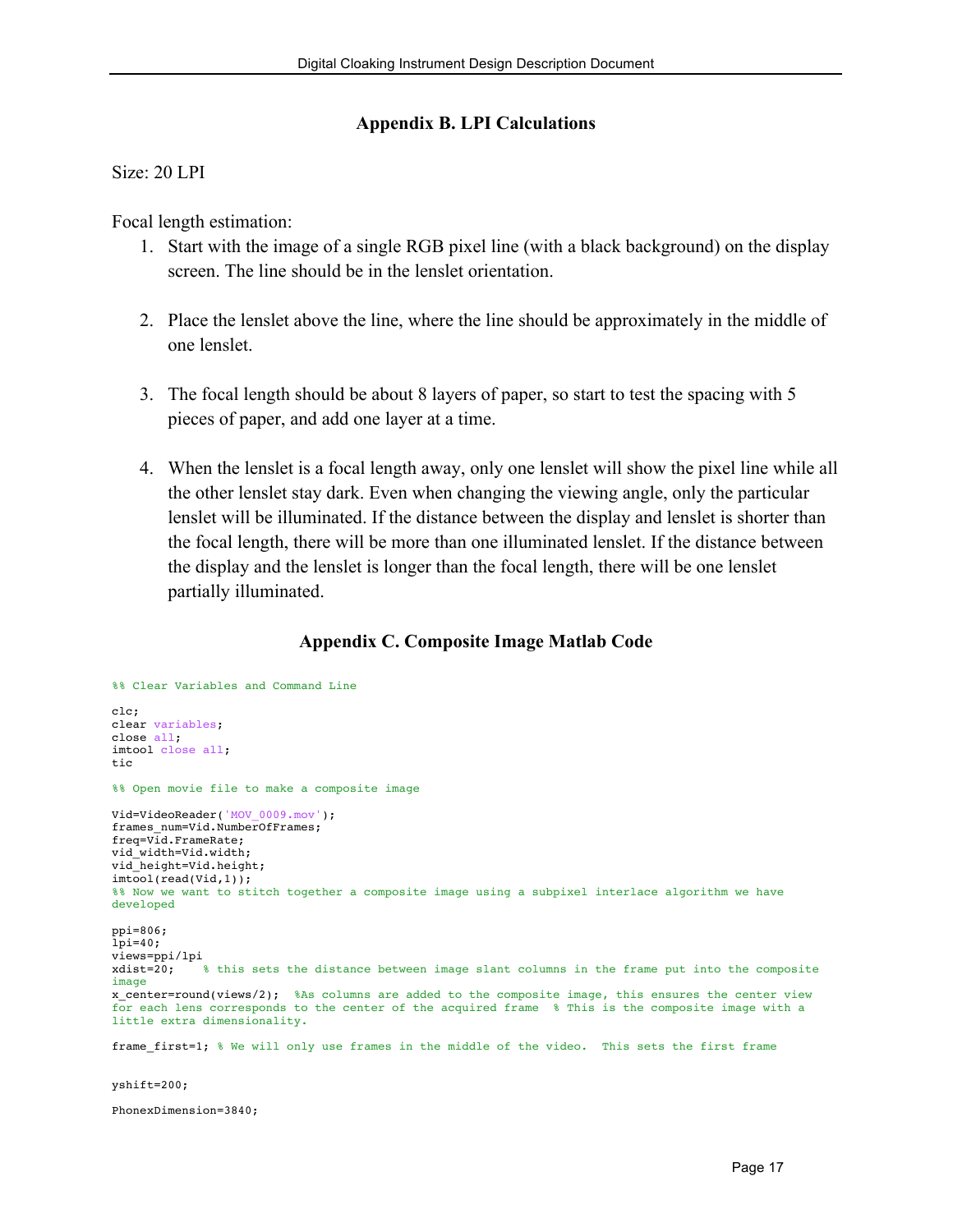```
PhoneyDimension=2160;
lengthInx=PhonexDimension/ppi
lengthIny=PhoneyDimension/ppi
frames_needed=floor(lpi*lengthInx)
frame last=148%frame first+frames needed-10
frame_distance=round(frames_num/frames_needed);
VCI=uint8(zeros(PhoneyDimension,PhonexDimension,3)); %Name of my composite image
VCIShift=uint8(zeros(PhoneyDimension,PhonexDimension,3));
%% Make the composite image from a series of frames in a movie
xshift=1;
yshift=1;
lens=0;
reset1=0;
xStep = floor(frames_num/frames_needed);
for frame = floor(frames_num/2-xStep*(frames_needed-
1)/2):xStep:floor(frames_num/2+xStep*(frames_needed-1)/2) % go from the first defined frame to the last
defined frame
  v=read(Vid,frame); % We read in the video frame by frame, I start at the last frame simply because 
I scanned the image from right to left.
  reset1=reset1+floor(mod(frame,7)/6);
   for FrameColumn=1:views+floor(mod(frame,7)/6)
           for color = 1:3for PD = 1: (1920)VCI(PD,FrameColumn+lens*round(views),color)=v(PD,(FrameColumn-
x_center)*xdist+round(vid_width/2),color);
                end
            end
   end;
  lens=lens+1;
end;
%figure;
imshow(VCI);
imwrite(VCI,'XperiaCompositeImage40lpiv3.png');
toc
```
#### **Appendix D. RGB Slant Re-grouping**

The display's RGB pixels are horizontally aligned, but to increase the horizontal resolution we will regroup the RGB pixels diagonally. Regrouping the RGB pixels allows us to increase the horizontal ppi by a factor of six by trading off six times the vertical ppi. Regrouping RGB pixels involves some coding to reprogram the image being displayed. This is done by rearranging the composite image's array, which can be done on Matlab, Mathematica, or Python.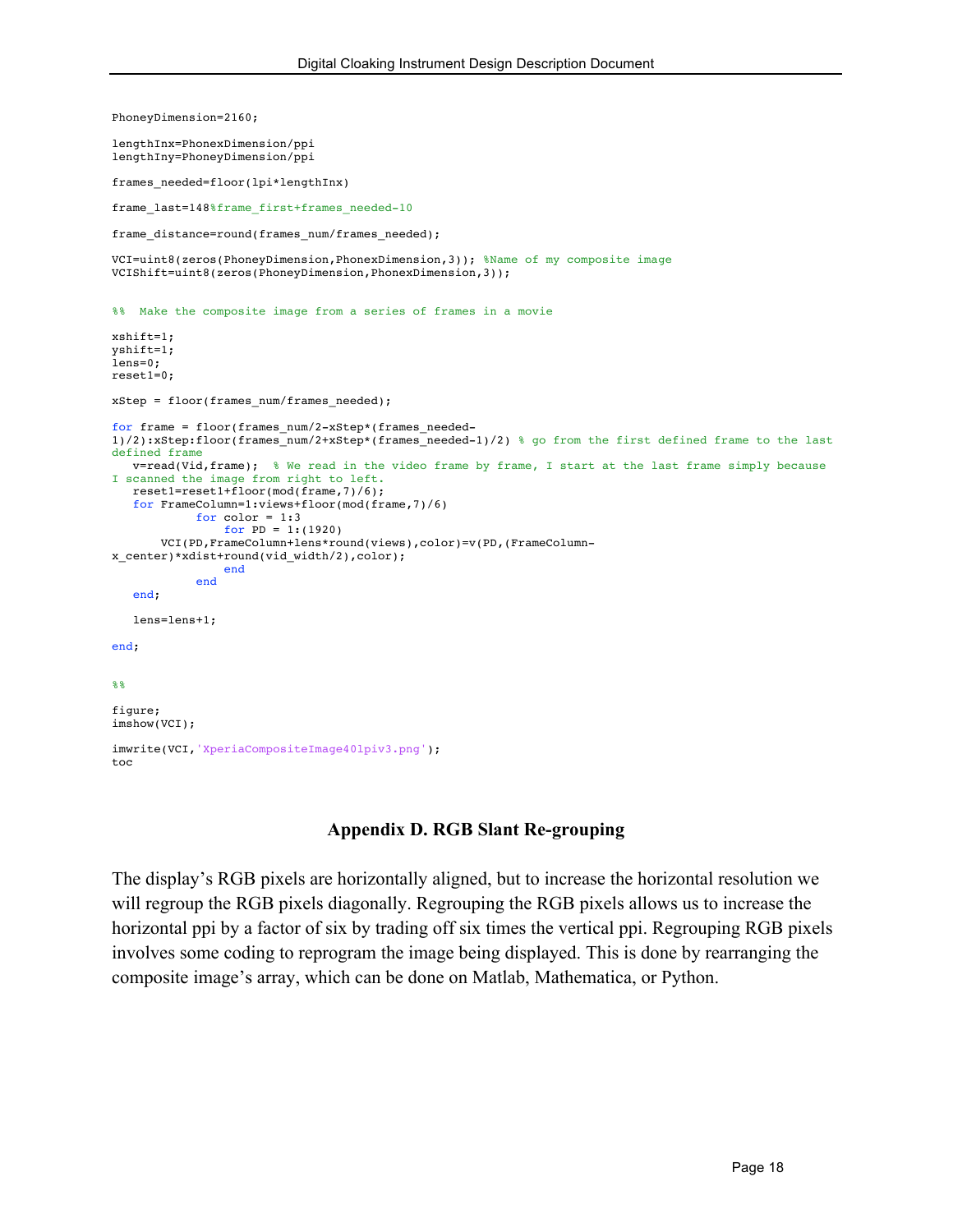

Figure 14. Pixel arrangement of Xperia Z5 Screen. This layout is not an accurate representation of the RGB pixel distribution.

\*Note: We need the screen to work for  $\pm$  15 degrees horizontally, but only  $\pm$  3 degrees vertically. This means it is acceptable to improve the horizontal resolution while trading off vertical resolution.

After checking a Z5 screen with a microscope, we found their pixel alignment actually looks like the drawing below.



Figure 15. RGB pixels alignment of the Z5 screen. Drawing is not to scale. The actual RGB pixels are squares not rectangles.

With regrouping, the RGB grouping is the following.



Figure 16. Regrouped pixels alignment. Drawing is not to scale.

After regrouping, the horizontal pixel density of the screen will increase about 6 times (by a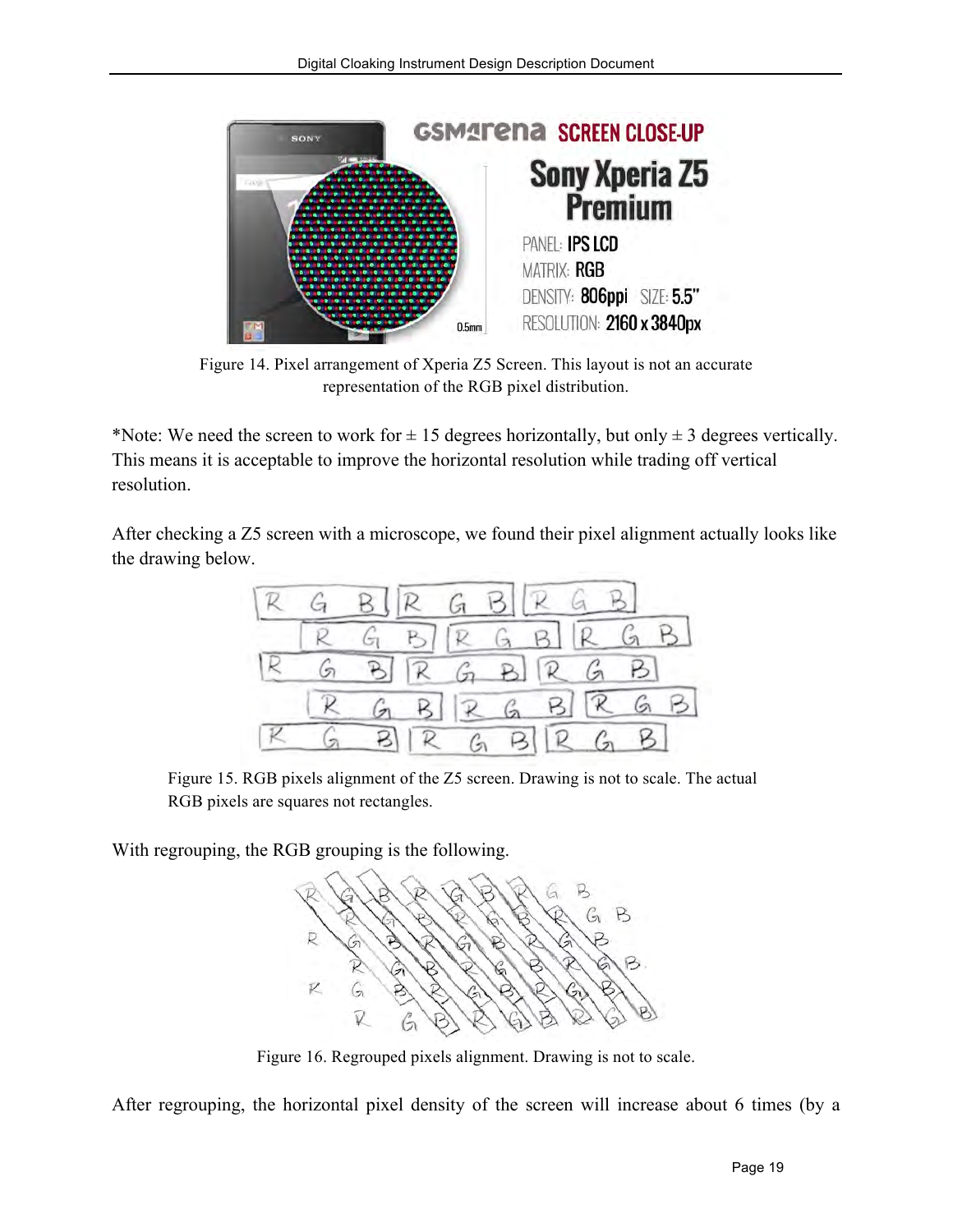factor of  $\sqrt{37}$ ). This factor of six comes from a combination of a 3X increase from the sub RGB pixels combined in rows 1, 3, 5, and another 3X increase from the sub RGB pixels combined in rows 2, 4, 6. This also means the vertical pixel density of the screen will decrease by about 6 times. The re-arranged RGB pixels now formed a new pattern of columns called slant columns as shown in the Figure 5. When plugging lenslet array on the display screen, the lenslet array should also be placed with the same pattern just like the slant columns with the degree of  $\tan^{-1}(\frac{1}{\epsilon})$  $\frac{1}{6}$ ) to the vertical. This angle of the regrouped pixel is calculated by

$$
\arctan\left(\frac{1\,pixel}{6\,lines}\right) = 9.46^{\circ}
$$

Note: The horizontal and vertical pixel density is a rough estimation, since the pixels are actually aligned at a 9.46 degree angle counterclockwise to the vertical direction.

The steps for regrouping the iPad mini's pixels are:

- 1. Figuring out how to write a function which takes a video and integer I as input and spits out the i-th frame of the video.
- 2. Writing a function with determines how many frames are in a video.
- 3. Writing a function which takes an integer N and calculates M integers which are all separated by the same integer m and roughly centered around  $N/2$ . For example,  $N =$ 1024, M = 6, m=3 gives solution 500, 504, 508, 512, 516, 520 as a satisfactory solution. This will be used to determine which frames to pull from the N frames of the video given M views and frame spacing of m frames.

#### **Appendix E. Previous Design Ideas**

Previously we had two other designs. One was our original design plan from last semester, terminated by our significant budget change from \$100,000 to \$6,000. The other design plan was a proposal for the new budget, but it was eliminated mainly due to our time constraint from completing our project and difficulties with rearranging the RGB pixels of a new display. Details of the two designs are provided below.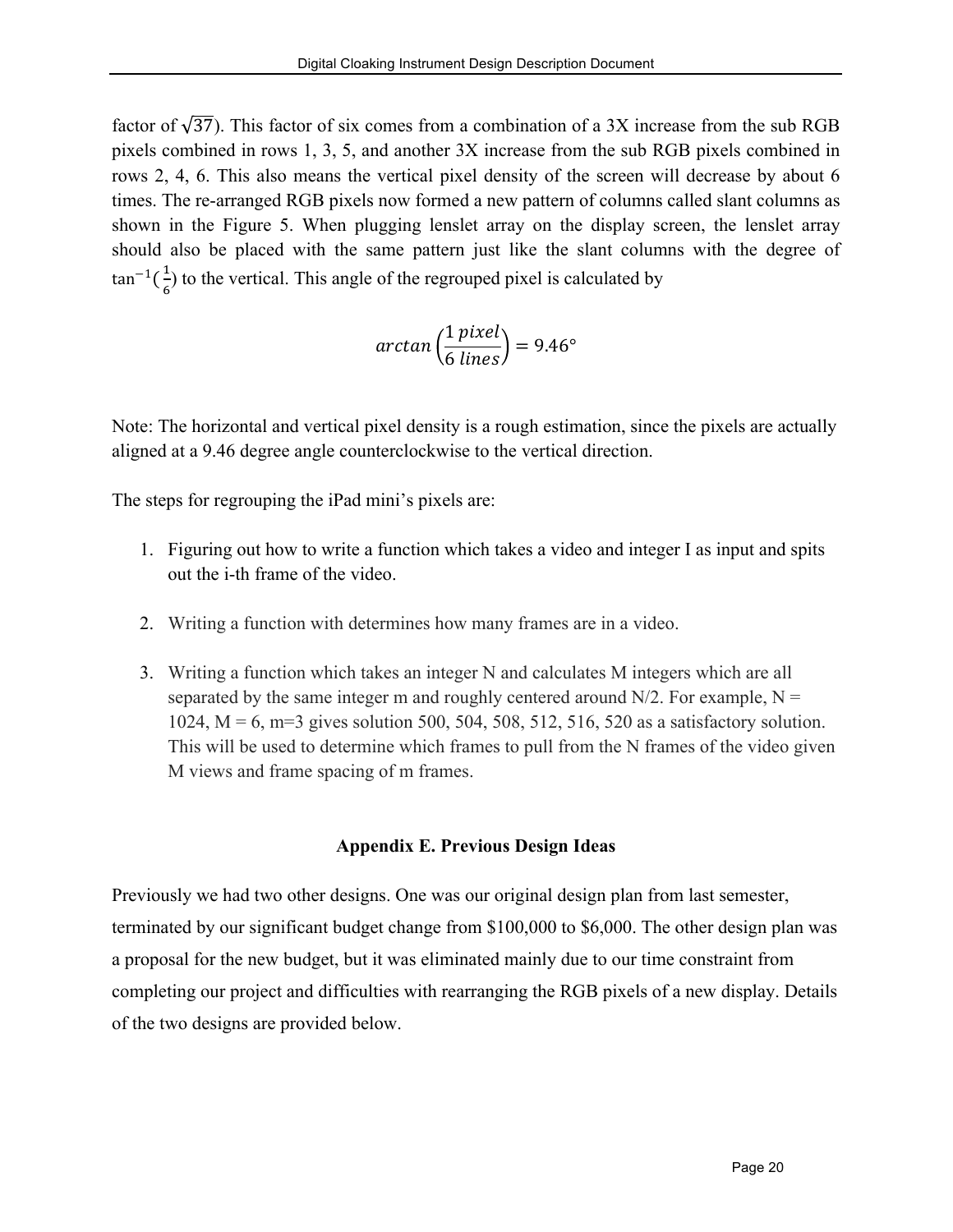#### Original Plan with Custom 6 lpi Lenslet

A cloaking screen that works outdoors (day and night) at viewing distances of 50 feet or further, with  $+/-15$  degree horizontal viewing angle, with an angular resolution close to the maximum resolution of the human eye. This is so the cloaking effect is believable.

Specification:

- Display: Using multiple Xperial Z5 4K phones connected together to make a 1m x 1m high-resolution display.
- Custom Lenslet array: 6 lpi.
- Viewing distance: 50 feet away. From 50 feet away this corresponds to a spot size of 4.43 mm, meaning each lenslet (super pixel) should be  $\sim$  4.43 mm (equivalent to 6 lpi).
- Angular range: Undecided
- Views: 817 views

The number of views required for near perfect cloaking (according to human eye resolution) is:

> 90 degrees  $\frac{1}{1/60} \frac{1}{degrees} = 5400$  views

Which is not possible to obtain with current display technology. The number of views will instead depend on our display, which is the highest density 4K display available on the market. The maximum number of views we can get from the Z5 screen is:

> 806 37 3 / 2  $\frac{66 \text{ pucy} \cdot 66 \text{ pucy}}{6 \text{ rows}}$  (6 lpi)  $\approx 817$  views

- Superpixels: using 6 lpi lenslet array, the number of superpixels is equal to 236 super pixel/m
- Interlacing: Improved code on Mathematica
- Screen control: Customer would like to be able to control multiple Z5 screens simultaneously, to meet the desired 1m by 1m screen.

Since our budget was cut down from 100,000 to 6,000, we were no longer able to neither get a customized lenslet array nor buy multiple phones.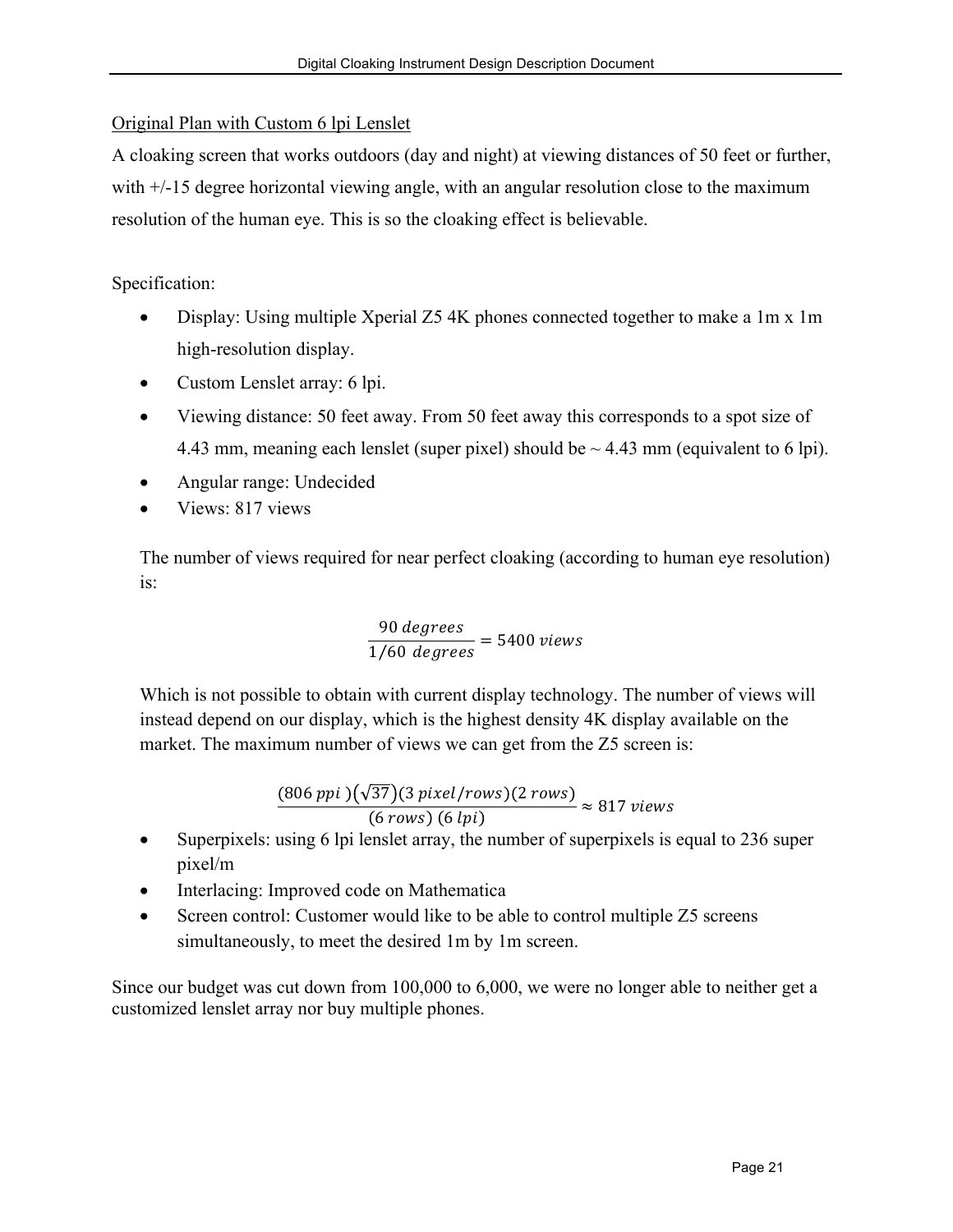Proposal plan for the new budget requirement:

- Replace phones (that would sum to a larger display) with a large 4K UHD Monitor (under \$1,500)
- Aim for 4x Human resolution -Lenslets 2x bigger
	- -Viewing distance 0.5x
- Use commercially available lenslet array instead of using a customized one.

Effects on our design:

- $-$  Less pixels = Less views
- Lower resolution
- Limited to market availability of materials
- RGB regrouping program would need to be modified for regrouping new monitor's RGB pixels

#### Second Design with 4K Monitor

The second design idea came after our budget was reduced. It consisted of buying a commercially available 4K monitor to use as our display screen. Our specs were to cover +/-15 For this plan, we would have needed to recalculate number of views, lpi, and viewing distance. Additionally, we would have had to find a new way to regroup the RGB pixels for this monitor (different from the Z5) and a new lenslets array. Creating new code would have delayed our progress, and purchasing a lenselt array would have used up too much of our budget. After these considerations we decided to do keep work with the Z5 displays, but only three (the ones that were already purchased).

#### Third Design with Regrouped RGB pixels and 20 lpi

This design is also a result of our budget cut.

20 lpi with Rearranged RGB pixels:

- $\bullet$  20 lpi = 1.27 mm/lens
- Viewing distance: 20 lpi is good for 4.37 m away
- Angular range:  $\pm$  15 degrees
- Number of views: Since we are going to use the 20 lpi lenslet array from Prof. John Howell to proof concept, the number of view we will get from the lenslet array will be 245 views:

$$
\frac{(806\,ppi)\left(\sqrt{37}\right)\left(3\,pixle/rows\right)\left(2\,rows\right)}{(6\,rows)(20\,lpi)} \approx 245\,views
$$

- Superpixels: with the 20 lpi lenslet array, the number of superpixels is equal to 787 super pixels/m.
- Interlacing: Interlacing on Mathematica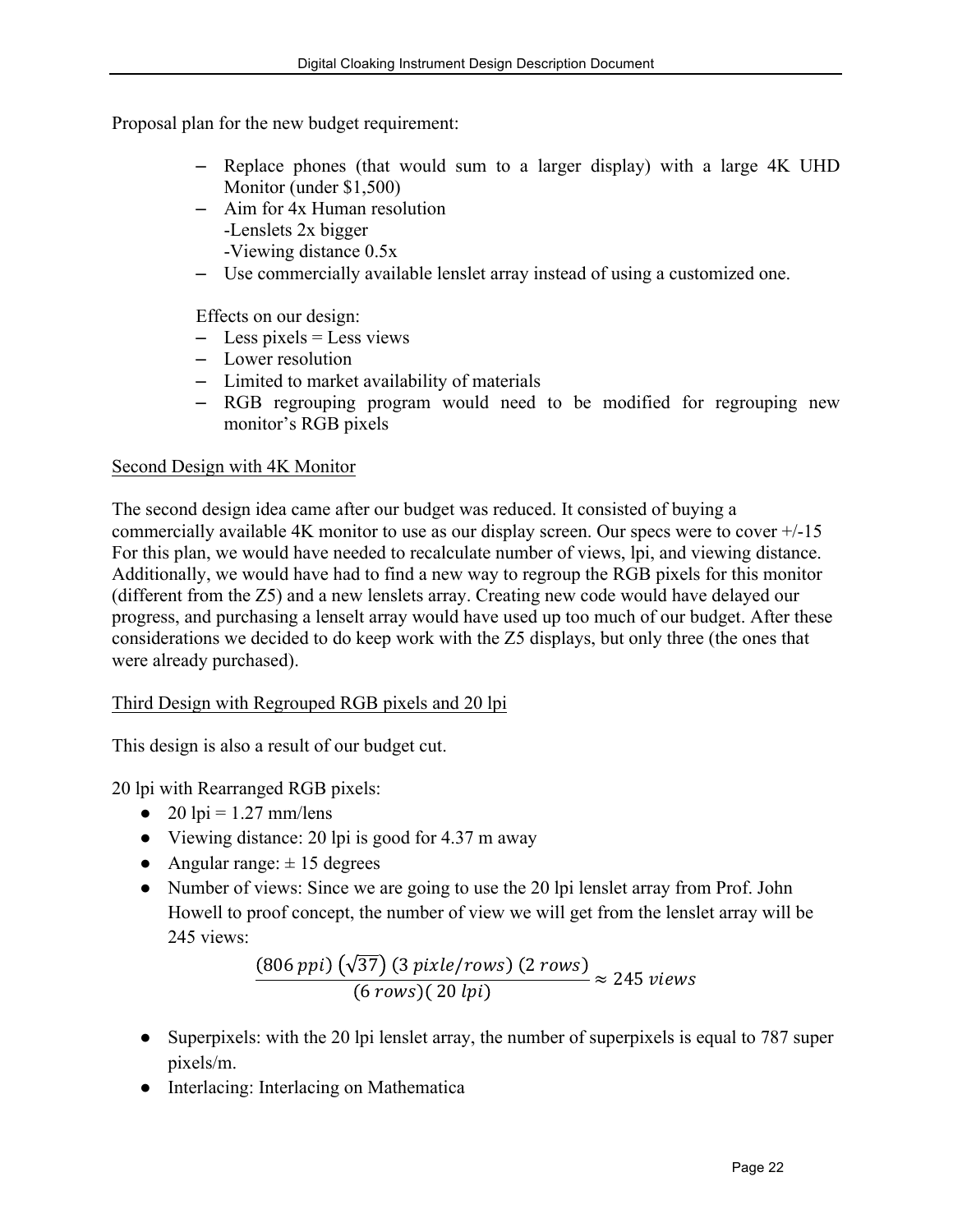#### **Appendix F. Development & Timeline**

#### Work Accomplished Fall 2016

● Framing: We developed and sent the CAD design of our demo's board design to someone at UR Ventures. The board will be made of wood and painted matte black.



Figure 17. Snapshot of the CAD file showing the front view of the frame.



Figure 18. Snapshot of the CAD file showing the back view of the frame. Each hole is cut to fit a cell-phone, but only one of the holes will contain a cloaked phone display.

- Interlacing processing: We learned the basics of interlacing, which means taking a composite image and modifying its array to how you would like the phone to display the image. By rearranging the array, you can change which pixels are showing specific parts of the image, meaning the pixels get "regrouped" to function vertically rather than horizontally.
- PC phone interface: After the lenslet is aligned to the display, it would be tedious to take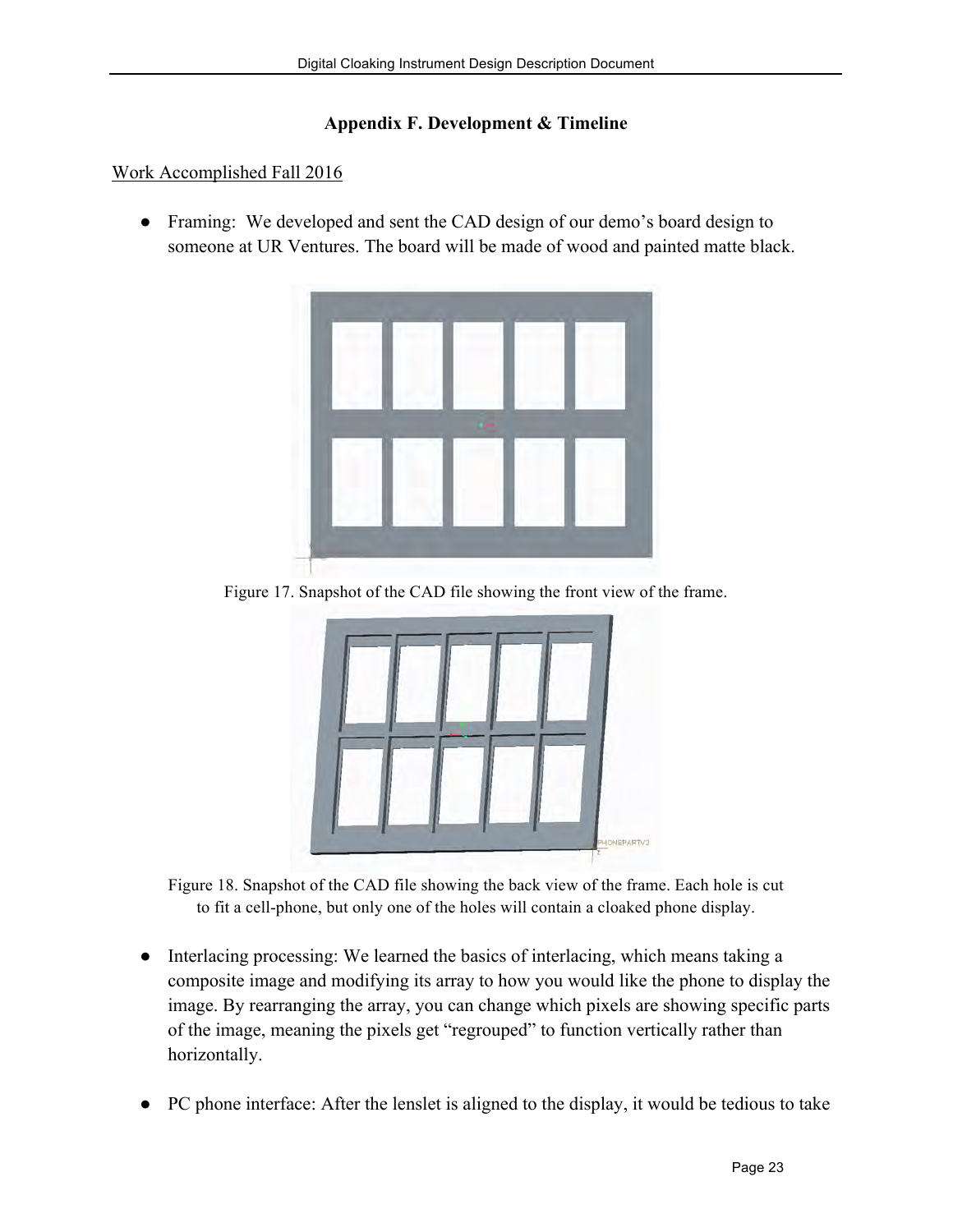the lenslets off just to be able to swipe on the phone screen (to change an image, change phone settings, etc.). That would mean realigning the lenslet to the screen every time we need to use the phone screen. It would be much more convenient (and time efficient) to remote control the display phone with another device. Currently we are using an application called TeamViewer. Installing this application on two separate phones gives us the ability to control one phone (with lenslets attached) with another. It will be like the two phones are sharing a screen; the phone without a lenslet array will be used to change settings on the phone being used as a display.

Lenslet array: Our group learned how to work with lenslet arrays, which are cut to the size of the phone screen and then adhered onto an acrylic board that is also the size of the screen. The acrylic's purpose is to protect the phone display. To correctly place the lenslet array (adhered on the acrylic) one focal length from the display pixels, we would need to know the exact location of the pixels and the focal length of the lenslets. Since we do not know these parameters, we can only estimate by putting the lenslet at various distances from the display (using small pieces of stacked paper as spacers) and finding the best resolved image. Previously with the iPad mini, the distance was about 8 pieces of paper. Due to this display being different the thickness of the screen (from pixels to the cover) will be different. So we will work from the 8 pieces of paper to find the best spacing.



Figure 19. Lenslet array sheet.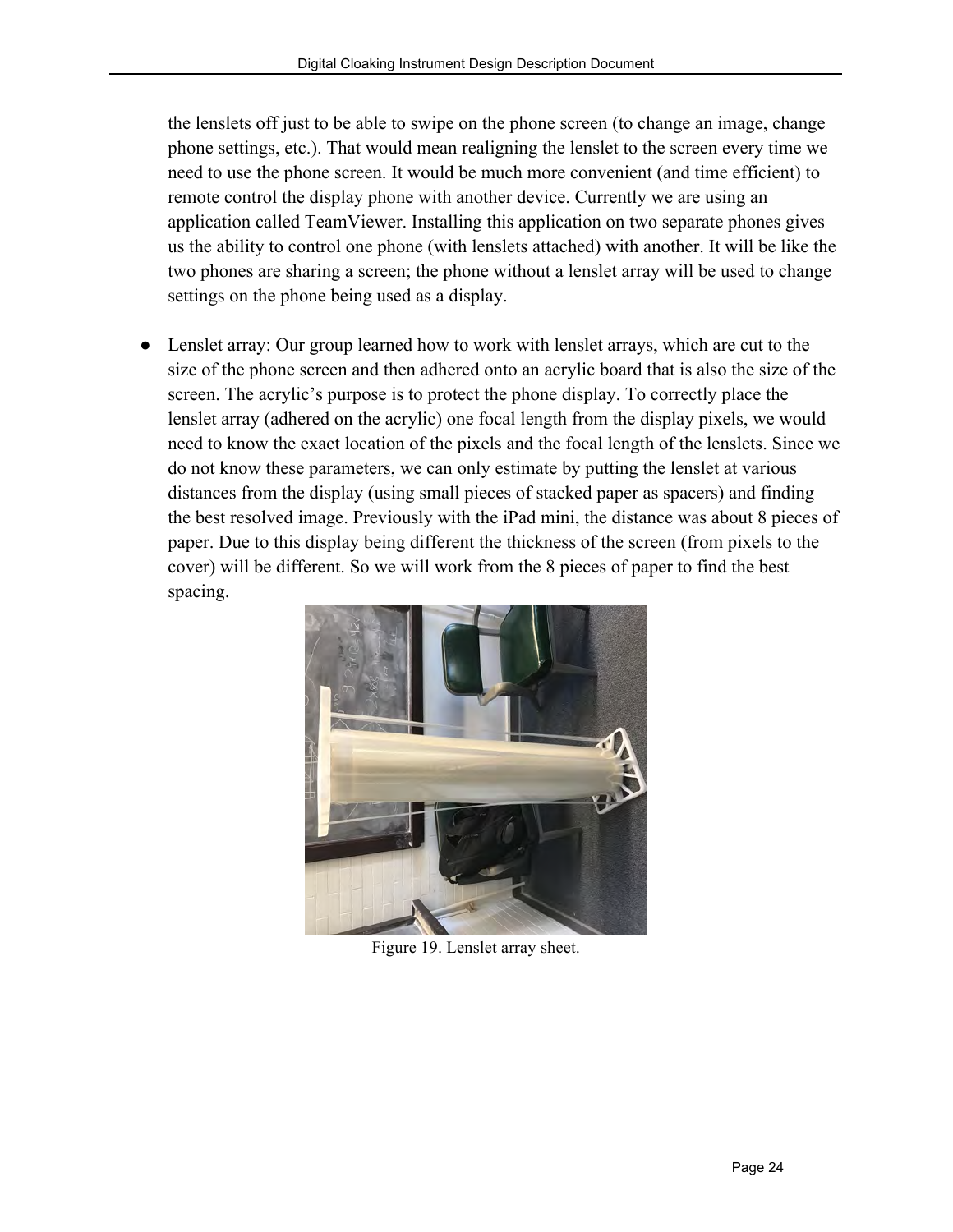

Figure 20. Cut lenslet array (left) and acrylic board (right).



Figure 21. Adhering a lenslet array to an acrylic board using a roller.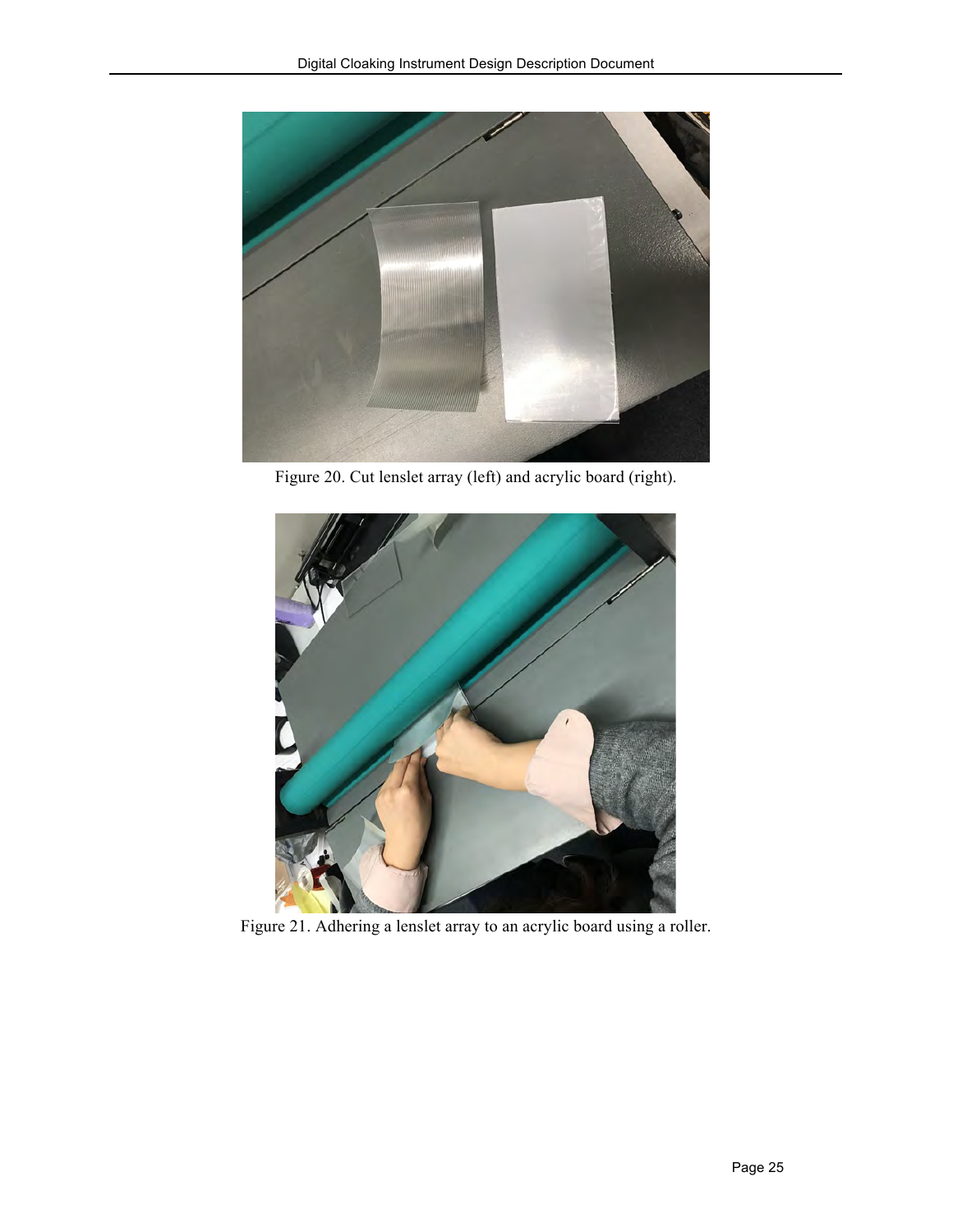#### Work Accomplished Spring 2017

RGB Regrouping: We generated a test-interlaced image from a video taken with a Z5 phone and Mathematica code from Prof. Howell.



Figure 22: Left: Captured frame from demo video. Middle: interlaced image from a computer screen (regular pixel arrangement) Right: How it looks on the Z5 Screen.

We decided to take the image processing to Matlab to lower the time is takes to generated interlaced images. Prof. Howell translated his Mathematica code for the iPad to give us as a starting point. His code takes a video input, selects specific frames (the number of frames is specific to the iPad and video length) and generates a composite image. After regrouping the displays RGB pixels, we get a final interlaced image. With the lenslet array on the display, a viewer is able to see different portions of the interlaced image, making it appear like there is a real object inside the phone.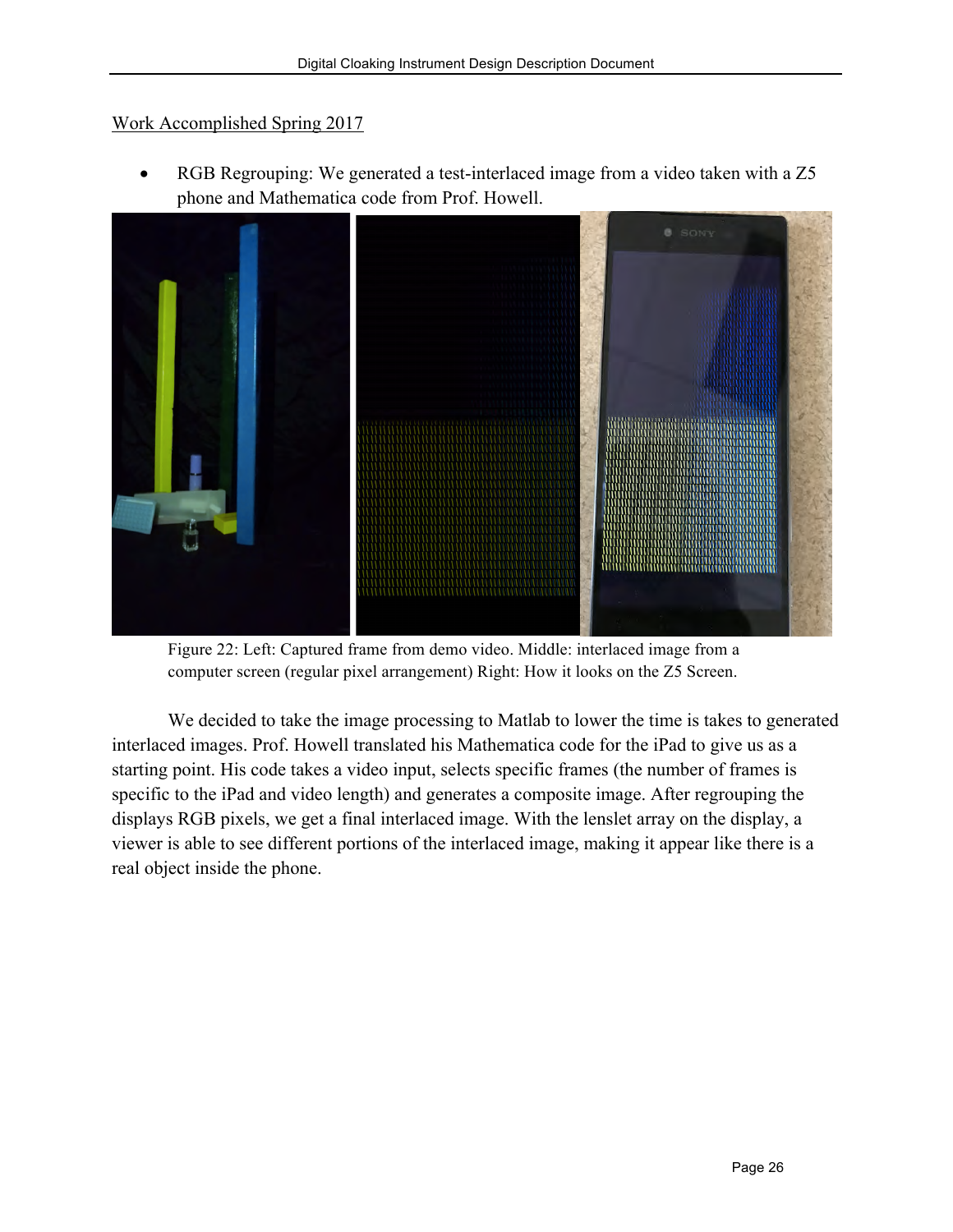

Figure 23: Left: Composite image generated from video provided by Prof. Howell. Right: image with regrouped RGB pixels from a computer screen works on iPad mini. (Our goal is to make our video generate an interlaced image that works for the Z5.)

The Mathmatica code works well for the iPad mini and a 6 second video. Now our goal is to make the code more adjustable for the Z5 (or other displays) and longer videos. The rewrite for the Z5 includes having adjustable displaying dimensions, an automates slant column length calculation, and a way for selecting the appropriate number of frames regardless of the input video length.

Week Feb 6-15

- Settled down on the lenslet that is going to used: find the Lenslet with smallest LPI with price and delivery date, etc. -Progress: due to budget constraints and time, we decided to use the 20 lpi that is already available to us from Prof. Howell's lab.
- Discuss what we want to present for the view in the meeting. -Progress: No meeting happened, but we decided to do a demo using three Z5 phones as displays mounted on a board we designed on Creo.
- Set up the track for camera to capture images. -Progress: We found lab space in Wilmot 5th floor and have equipment from Prof. Howell's lab.
- Evaluate interlacing code. -Progress: we have the iPad Mini Mathematica code. We are still having issues troubleshooting it, but we have made progress in understanding it conceptually.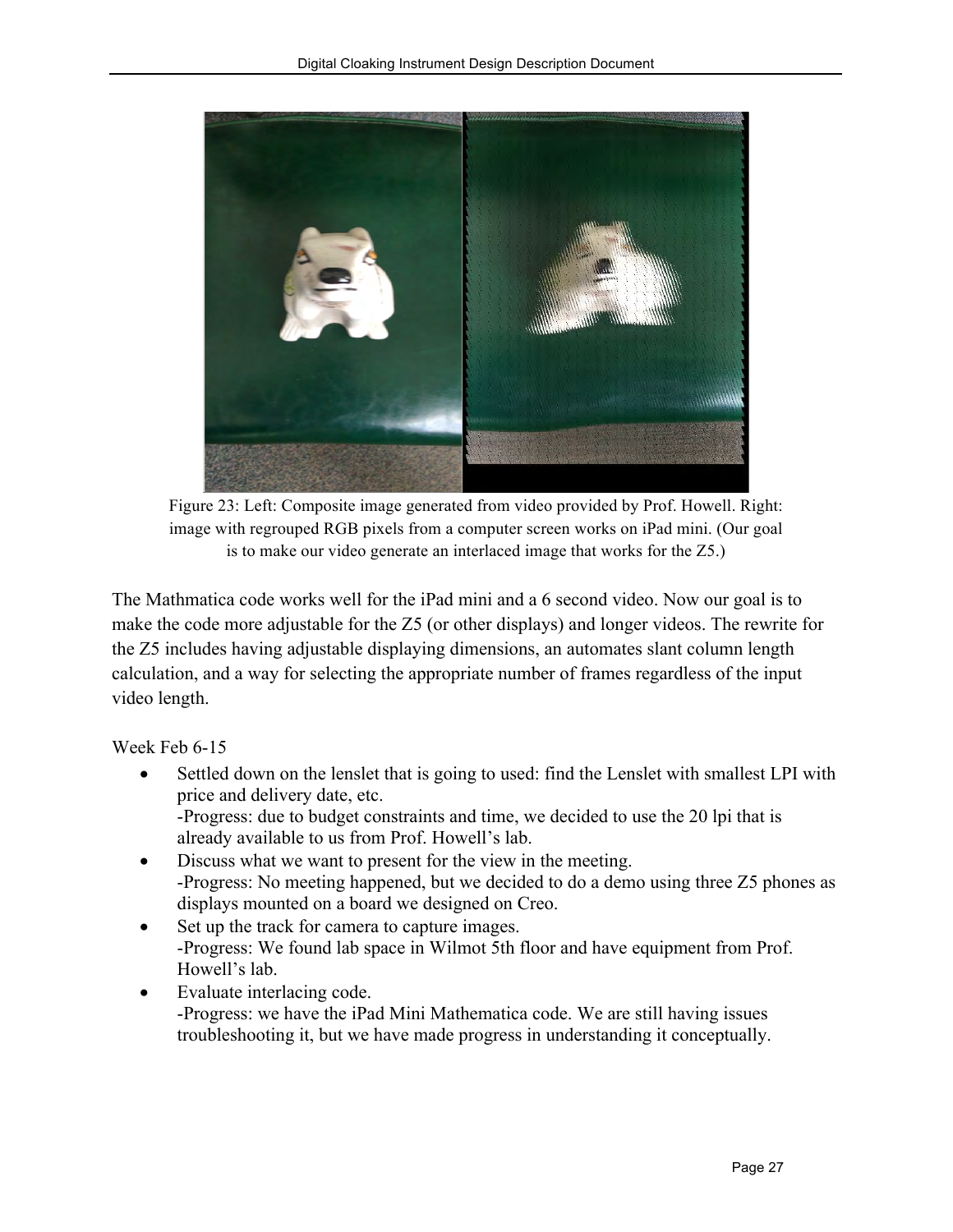Week Feb 15-Feb 24

- Create a scene that works for our CAD board display. -Progress: We created a scene and recorded a video that was sent to Prof. Howell.
- Set up the track for camera to capture images. -Progress: We set up both the camera and the scene for test demo.
- Take a video for Prof. Howell to create 2 composite images for each Z5 phone. -Progress: We sent a video to Prof. Howell and are currently waiting for Prof. Howell to make generate the composite image. After testing this composite image, we will make a new scene for our final design. We will need to record a video for each phone.
- Modify code for Z5 RGB layout. -Progress: We successfully ran the Mathematica code on our Macs, but the output is not as expected:



Figure 24. Test of RGB regrouping for an iPad mini. Video was taken with a Z5 phone.

We are hoping to meet with Prof. Howell and our customer next week to get an understanding why the original image is being cropped to this size.

• Obtain composite image. -Progress: Waiting for Prof. Howell.

#### Week Feb 25-March 4

- Find a way to use a PC to remote control the phones. This would allow us to turn each phone on, off, or to unlock the phone by using the PC rather than by removing the lenslet array to swipe on the phone.
- Place a lenslet array on a cell phone screen at the focal distance (approximately 6 pieces of paper).

-Progress: Last semester we practiced placing lenslet array on acrylic boards.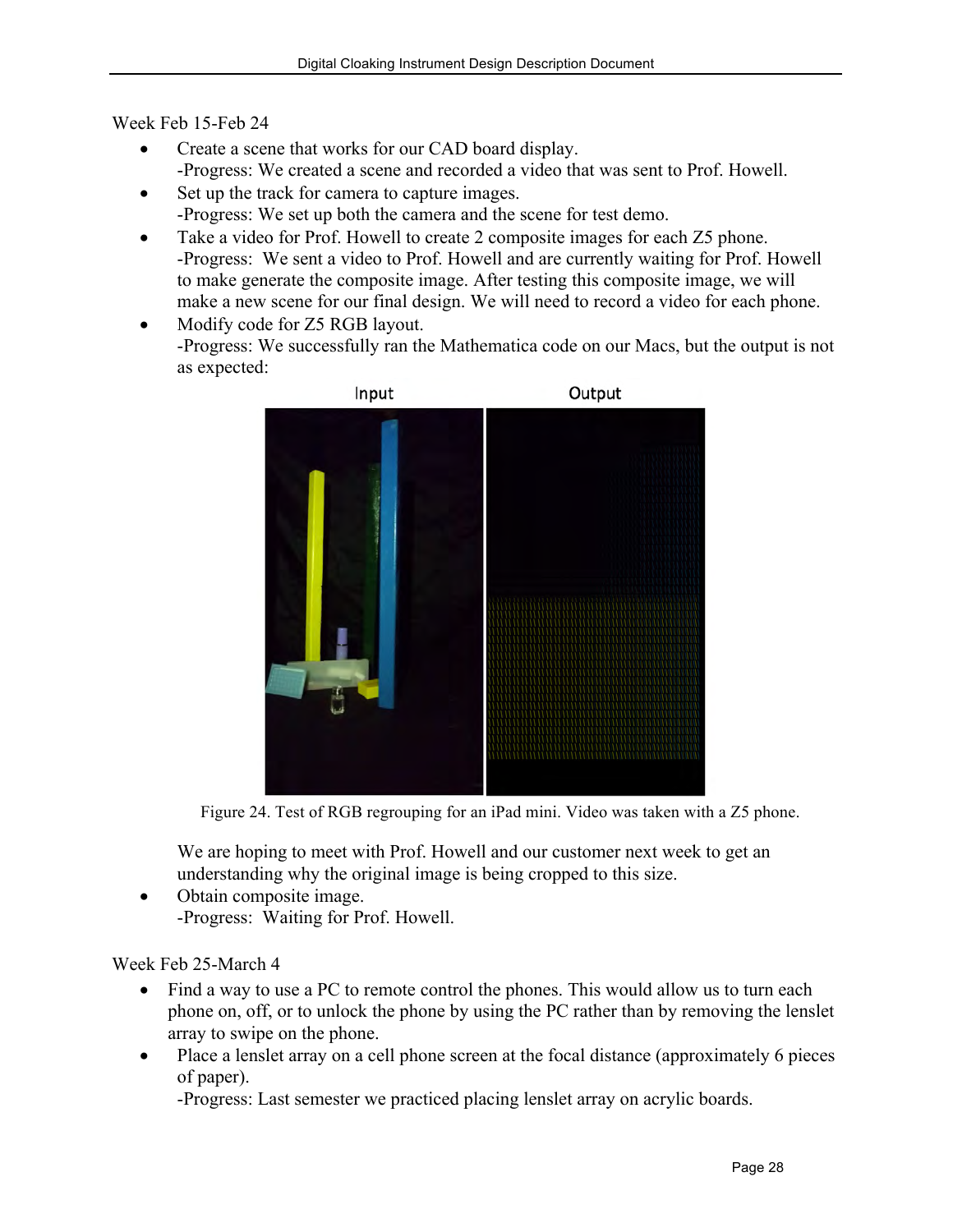Test the composite image with the phone.

Week March 5-March 11

- Meet with Prof. Howell to discuss the idea of how to obtain an composite image from a video
	- --Progress: Write out the idea flow of how the program should work

Week Mar 12-18

• Spring break

March 19-March 25

• Prepare for the presentation on March 27th for IA.

Week Mar 26-Apr 1

• Finalize the CAD design.

-Progress: Remeasured the dimension and adjusted the design.

• Order the CAD design.

-Progress: Sent the CAD file to manufacturer and waiting for a quote and lead-time.

• Worked on the Matlab code for composite image and interlacing RGB pixels.

-Progress: We had successfully gone through and adjusted most of the matlab code, but there was a line that we were not able to figure out. We will meet with Prof. Howell on Apr. $4<sup>th</sup>$  to solve this problem.

Week Apr2 -Apr 8

• Discussed the logic to write the Matlab code for regrouping pixels for our Xperia Z5 display.

Week Apr 9-Apr 15

• Working on Matlab code for interlacing pixels. -Progress: code would run but need to be debugged.

Week Apr 16-Apr 22

- Work out the Matlab code with Prof. Howell. -Progress: We had obtained a code that would work with our display, there are minor error would need to be fixed.
- Editing DDD for final review.

-Progress: We had changed our DDD with new specs.

Week Apr 24-Apr 30

- Final design Review.
- Decide which lenslet we are going to work with.

-Progress: We decided to use both 20 and 40LPI lenslets so the viewers could compare the differences.

• Take our final videos that are going to be used on the design day.

-Progress: We asked Prof. Zavislan for permission to getting into the presenting area a day earlier to take videos, however, due to power shortage, we decide to do it on the design day.

• Set up our design.

-Progress: We took videos in POA library to make demo composite images, and rough cut our lenslets.